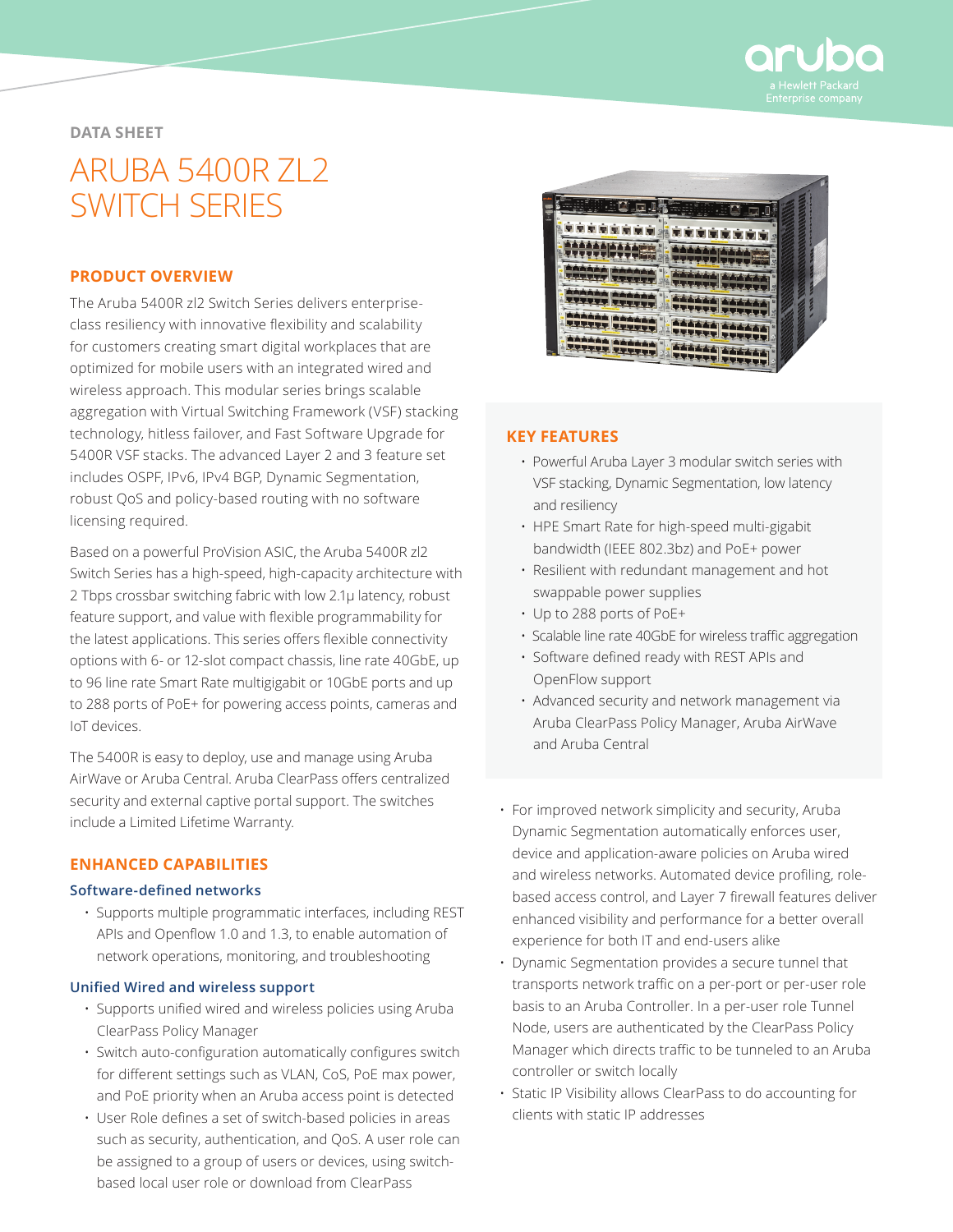# **Quality of Service (QoS)**

- Advanced classifier-based QoS classifies traffic using multiple match criteria based on Layer 2, 3, and 4 information; applies QoS policies such as setting priority level and rate limit to selected traffic on a per-port or per-VLAN basis
- Traffic prioritization allows real-time traffic classification into eight priority levels mapped to eight queues
- Bandwidth shaping
	- **-** Port-based rate limiting provides per-port ingress-/ egress-enforced increased bandwidth
	- **-** Classifier-based rate limiting uses an access control list (ACL) to enforce increased bandwidth for ingress traffic on each port
	- **-** Supports per-port, per-queue egress-based reduced bandwidth
- Class of Service (CoS) sets the IEEE 802.1p priority tag based on IP address, IP Type of Service (ToS), Layer 3 protocol, TCP/UDP port number, source port, and DiffServ
- Unknown Unicast Rate Limiting throttles unicast packets with unknown destination addresses and limits flooding on the VLAN

# **Simplified configuration and management**

- Aruba Central cloud-based management platform offers simple, secure, and cost effective way to manage switches
- Zero Touch ProVisioning (ZTP) simplifies installation of the switch infrastructure using Aruba Activate or DHCP-based process with AirWave and Central Network Management
- Flexible management Supports both cloud-based Central and on-premise AirWave without ripping and replacing switching infrastructure
- IP SLA for Voice monitors quality of voice traffic using the UDP Jitter and UDP Jitter for VoIP tests (requires v3 modules)
- Built-in programmable and easy to use REST API interface provides configuration automation for campus networks
- Remote intelligent mirroring mirrors selected ingress/egress traffic based on ACL, port, MAC address, or VLAN to a local or remote HPE 8200 zl, 6600, 6200 yl, 5400 zl, 5400R, 3500, or 3800 Switch located anywhere on the network
- RMON, XRMON, and sFlow provide advanced monitoring and reporting capabilities for statistics, history, alarms, and events
- IEEE 802.1AB Link Layer Discovery Protocol (LLDP) advertises and receives management information from adjacent devices on a network, facilitating easy mapping by network management applications
- Unidirectional link detection (UDLD) monitors the link between two switches and blocks the ports on both ends of the link if the link goes down at any point between the two devices
- Management simplicity provides common software features and CLI implementation across all HPE ProVision-based switches (including the zl and yl switches)
- Command authorization leverages RADIUS to link a custom list of CLI commands to an individual network administrator's login; an audit trail documents activity
- Friendly port names allows assignment of descriptive names to ports
- Dual flash images provides independent primary and secondary operating system files for backup while upgrading
- Multiple configuration files stores easily to the flash image

# **Connectivity**

- IEEE 802.3az Energy Efficient Ethernet lowers power consumption in periods of low link usage (supported on v2 zl 10/100/1000 and 10/100 modules)
- IEEE 802.3at Power over Ethernet (PoE+) provides up to 30 W per port that allows support of the latest PoE+ capable devices such as IP phones, wireless access points, and security cameras, as well as any IEEE 802.3afcompliant end device; eliminates the cost of additional electrical cabling and circuits that would otherwise be necessary in IP phone and WLAN deployments
- Support for pre-standard PoE detects and provides power to pre-standard PoE devices
- High-density port connectivity provides up to 12 interface module slots and up to 288 wire-speed 10/100/1000 PoE-enabled ports, 96 10GbE ports or 96 Smart Rate multi-gigabit ports per system
- Jumbo frames on Gigabit Ethernet and 10-Gigabit Ethernet support high-performance remote backup and disasterrecovery services
- Auto-MDIX provides automatic adjustments for straight-through or crossover cables on all 10/100 and 10/100/1000 ports
- $\cdot$  IPv6
	- **-** IPv6 host enables switches to be managed in an IPv6 network
	- **-** Dual stack (IPv4 and IPv6) transitions IPv4 to IPv6, supporting connectivity for both protocols
	- **-** MLD snooping forwards IPv6 multicast traffic to the appropriate interface
	- **-** IPv6 ACL/QoS supports ACL and QoS for IPv6 traffic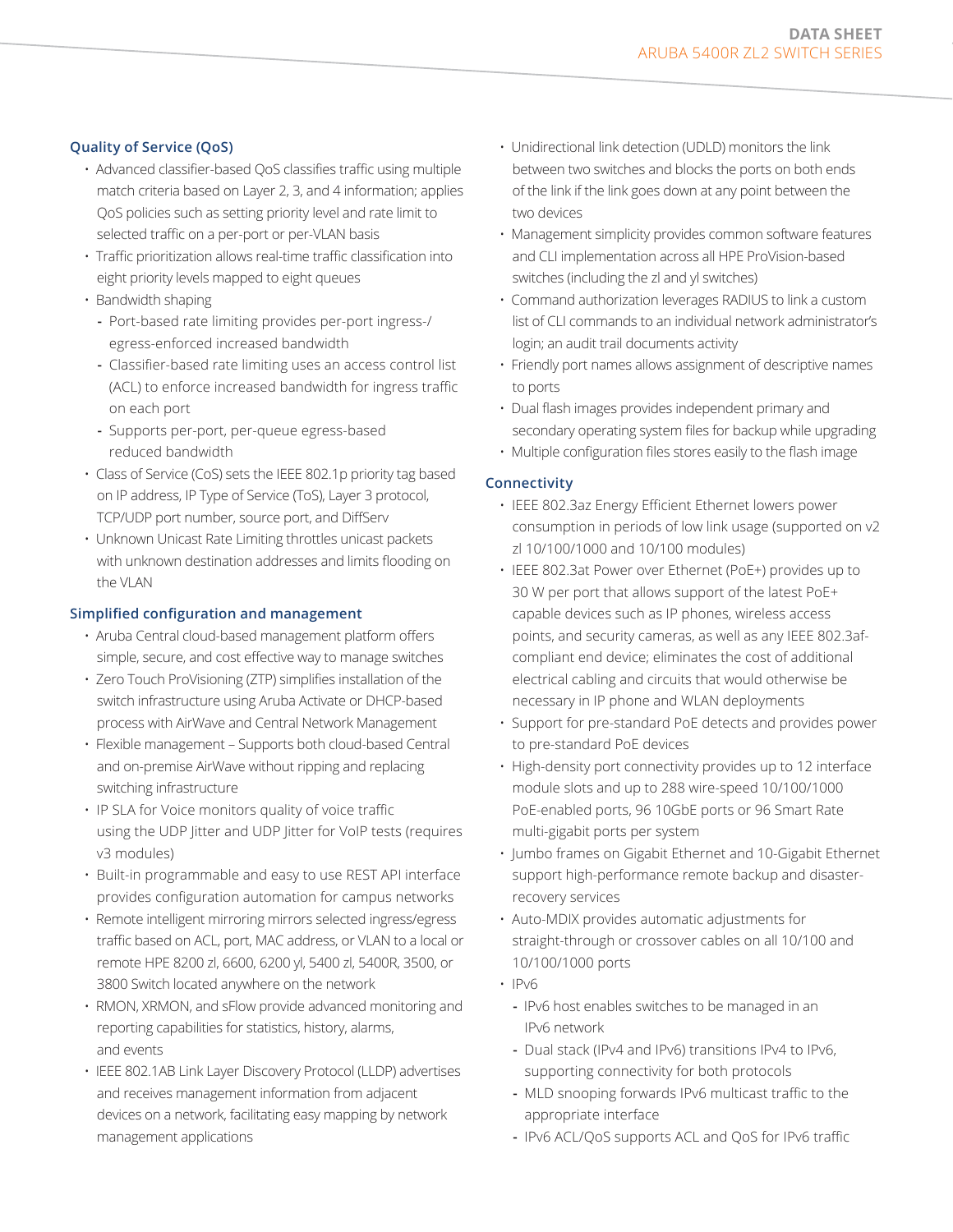- **-** IPv6 routing supports static, RIPng, OSPFv3 routing protocols
- **-** 6in4 tunneling supports encapsulation of IPv6 traffic in IPv4 packets
- **-** Security provides RA guard, DHCPv6 protection, dynamic IPv6 lockdown, and ND snooping

## **Performance**

- High-speed, high-capacity architecture 2 Tbps crossbar switching fabric provides intra-module and inter-module switching with 785.7 million pps throughput on the purpose-built ProVision ASICs
- Selectable queue configurations allows for increased performance by selecting the number of queues and associated memory buffering that best meet the requirements of the network applications

# **Resiliency and high availability**

- Virtual Switching Framework (VSF) creates one virtual resilient switch from two switches; servers or switches can be attached using standard LACP for automatic load balancing and high availability; simplify network operation by reduce the need for complex protocols like Spanning Tree Protocol (STP), Equal-Cost Multipath (ECMP), and VRRP (requires v3 modules)
- Fast Software Upgrade reduces downtime of the VSF stack during an upgrade by sequentially upgrading the members in the stack shrinking the downtime to a few seconds (requires v3 modules)
- Virtual Router Redundancy Protocol (VRRP) allows groups of two routers to dynamically back each other up to create highly available routed environments for IPv4 and IPv6 networks
- Nonstop switching improves network availability to better support critical applications such as unified communication and mobility; interface and fabric modules continue switching traffic during failover from active to standby management module
- Nonstop routing enhances Layer 3 high availability; OSPFv2/v3 and VRRP will continue to operate and route network traffic during failover from an active to a standby management module
- Redundant management and power provide enhanced system availability and continuity of operations
- IEEE 802.1s Multiple Spanning Tree Protocol provides high link availability in multiple VLAN environments by allowing multiple spanning trees; encompasses IEEE 802.1D Spanning Tree Protocol and IEEE 802.1w Rapid Spanning Tree Protocol
- IEEE 802.3ad Link Aggregation Control Protocol (LACP) and HPE port trunking support up to 144 trunks, each with up to eight links (ports) per trunk
- Distributed trunking enables loop-free and redundant network topology without using Spanning Tree Protocol; allows a server or switch to connect to two switches using one logical trunk for redundancy and load sharing
- Optional redundant power supply provides uninterrupted power and allows hot-swapping of the redundant power supplies when installed
- Hot-swappable modules allows dissimilar modules, and power supplies in a redundant power supply configuration to be added or swapped without interrupting the network
- Sparing simplicity with zl-common accessories (interface modules and power supplies)
- Uplink Failure Detection provides active-standby network path redundancy for servers that are configured for active-standby NIC teaming
- SmartLink provides easy-to-configure link redundancy of active and standby links

# **Layer 2 switching**

- VLAN support and tagging supports the IEEE 802.1Q standard and 4,094 VLANs simultaneously
- IEEE 802.1v protocol VLANs isolate select non-IPv4 protocols automatically into their own VLANs
- VxLAN encapsulation (tunneling) protocol for overlay network that enables a more scalable virtual network deployment (requires v3 modules)
- GVRP and MVRP allows automatic learning and dynamic assignment of VLANs
- IEEE 802.1ad Q-in-Q increases the scalability of an Ethernet network by providing a hierarchical structure; connects multiple LANs on a high-speed campus or metro network
- MAC-based VLAN provides granular control and security; uses RADIUS to map a MAC address/user to specific VLANs (requires v2 or higher modules)
- Rapid Per-VLAN Spanning Tree (RPVST+) allows each VLAN to build a separate spanning tree to improve link bandwidth usage; is compatible with PVST+
- HPE switch meshing dynamically load balances across multiple active redundant links to increase available aggregate bandwidth; allows concurrent Layer 3 routing with v2 or higher modules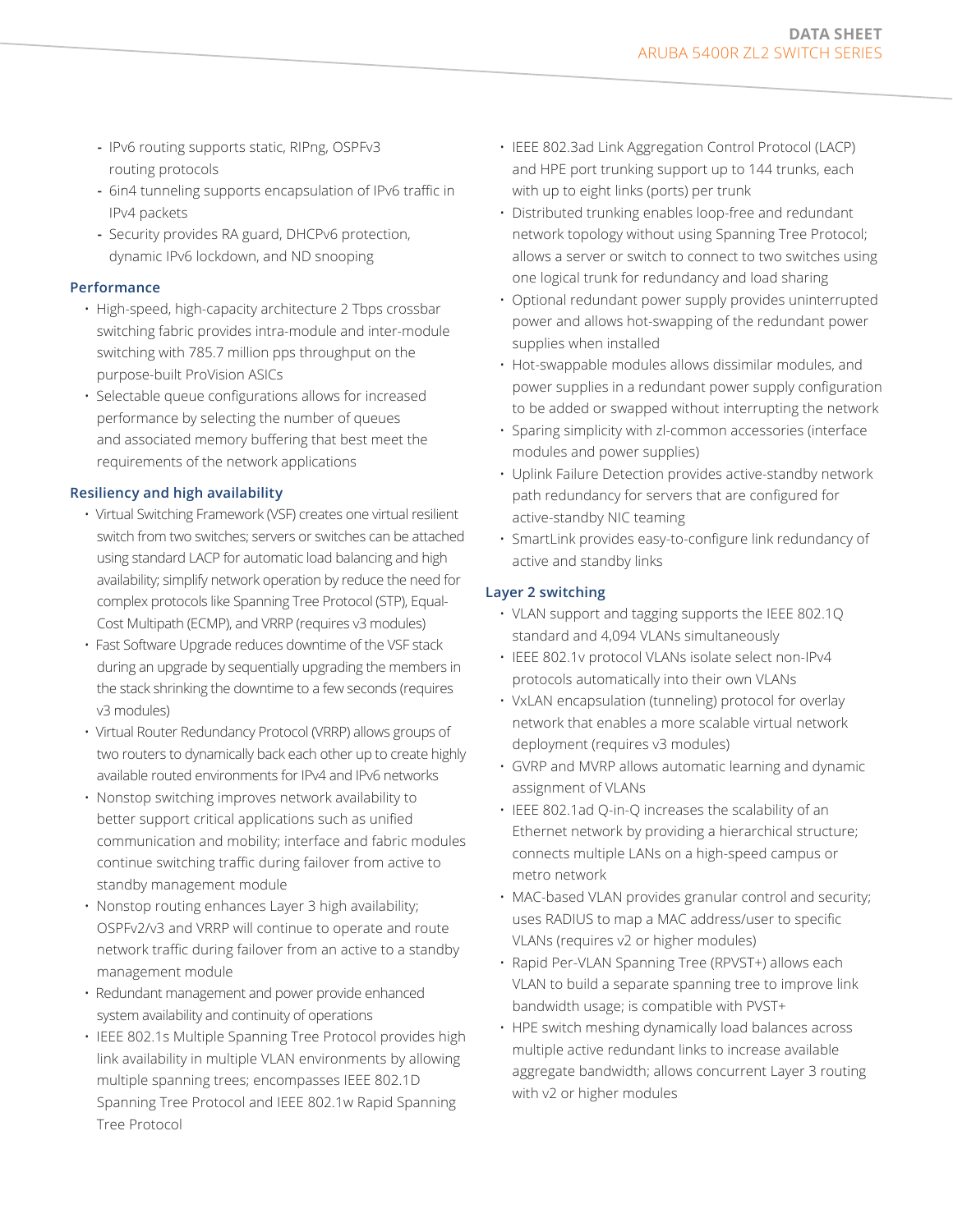## **Layer 3 services**

- Bidirectional Forwarding Detection (BFD) enables link connectivity monitoring and reduces network convergence time for static route, OSPFv2 and VRRP (requires v3 modules)
- User Datagram Protocol (UDP) helper function allows UDP broadcasts to be directed across router interfaces to specific IP unicast or subnet broadcast addresses and prevents server spoofing for UDP services such as DHCP
- Loopback interface address defines an address in Routing Information Protocol (RIP) and Open Standard Path First (OSPF), improving diagnostic capability
- Route maps provide more control during route redistribution; allow filtering and altering of route metrics
- DHCP server centralizes and reduces the cost of IPv4 address management

# **Layer 3 routing**

- Static IP routing provides manually configured routing for both IPv4 and IPv6 networks
- Routing Information Protocol (RIP) provides RIPv1, RIPv2, and RIPng routing
- OSPF provides OSPFv2 for IPv4 routing and OSPFv3 for IPv6 routing
- Policy-based routing uses a classifier to select traffic that can be forwarded based on policy set by the network administrator (requires v2 or higher modules)
- Border Gateway Protocol (BGP) provides IPv4 Border Gateway Protocol routing, which is scalable, robust, and flexible

#### **Security**

- Control Plane Policing sets rate limit on control protocols to protect CPU overload from DOS attacks
- Access control lists (ACLs) provide filtering based on the IP field, source/destination IP address/subnet, and source/ destination TCP/UDP port number on a per-VLAN or perport basis
- Multiple user authentication methods
	- **-** Uses an IEEE 802.1X supplicant on the client in conjunction with a RADIUS server to authenticate in accordance with industry standards
	- **-** Web-based authentication provides a browser-based environment, similar to IEEE 802.1X, to authenticate clients that do not support IEEE 802.1X
	- **-** Supports MAC-based client authentication
	- **-** Concurrent IEEE 802.1X, Web, and MAC authentication schemes per switch port accepts up to 32 sessions of IEEE 802.1X, Web, and MAC authentications
- Private VLAN provides network security by restricting peerto-peer communication to prevent a variety of malicious attacks; typically a switch port can only communicate with other ports in the same community and/or an uplink port, regardless of VLAN ID or destination MAC address
- DHCP protection blocks DHCP packets from unauthorized DHCP servers, preventing denial-of-service attacks
- Secure management access delivers secure encryption of all access methods (CLI, GUI, or MIB) through SSHv2, SSL, and/or SNMPv3
- Switch CPU protection provides automatic protection against malicious network traffic trying to shut down the switch
- ICMP throttling defeats ICMP denial-of-service attacks by enabling any switch port to automatically throttle ICMP traffic
- Identity-driven ACL enables implementation of a highly granular and flexible access security policy and VLAN assignment specific to each authenticated network user
- STP BPDU port protection blocks Bridge Protocol Data Units (BPDUs) on ports that do not require BPDUs, preventing forged BPDU attacks
- Dynamic IP lockdown works with DHCP protection to block traffic from unauthorized hosts, preventing IP source address spoofing
- Dynamic ARP protection blocks ARP broadcasts from unauthorized hosts, preventing eavesdropping or theft of network data
- STP root guard protects the root bridge from malicious attacks or configuration mistakes
- Detection of malicious attacks monitors 10 types of network traffic and sends a warning when an anomaly that potentially can be caused by malicious attacks is detected
- Port security allows access only to specified MAC addresses, which can be learned or specified by the administrator
- MAC address lockout prevents particular configured MAC addresses from connecting to the network
- Source-port filtering allows only specified ports to communicate with each other
- RADIUS/TACACS+ eases switch management security administration by using a password authentication server
- Secure shell encrypts all transmitted data for secure remote CLI access over IP networks
- Secure Sockets Layer (SSL) encrypts all HTTP traffic, allowing secure access to the browser-based management GUI in the switch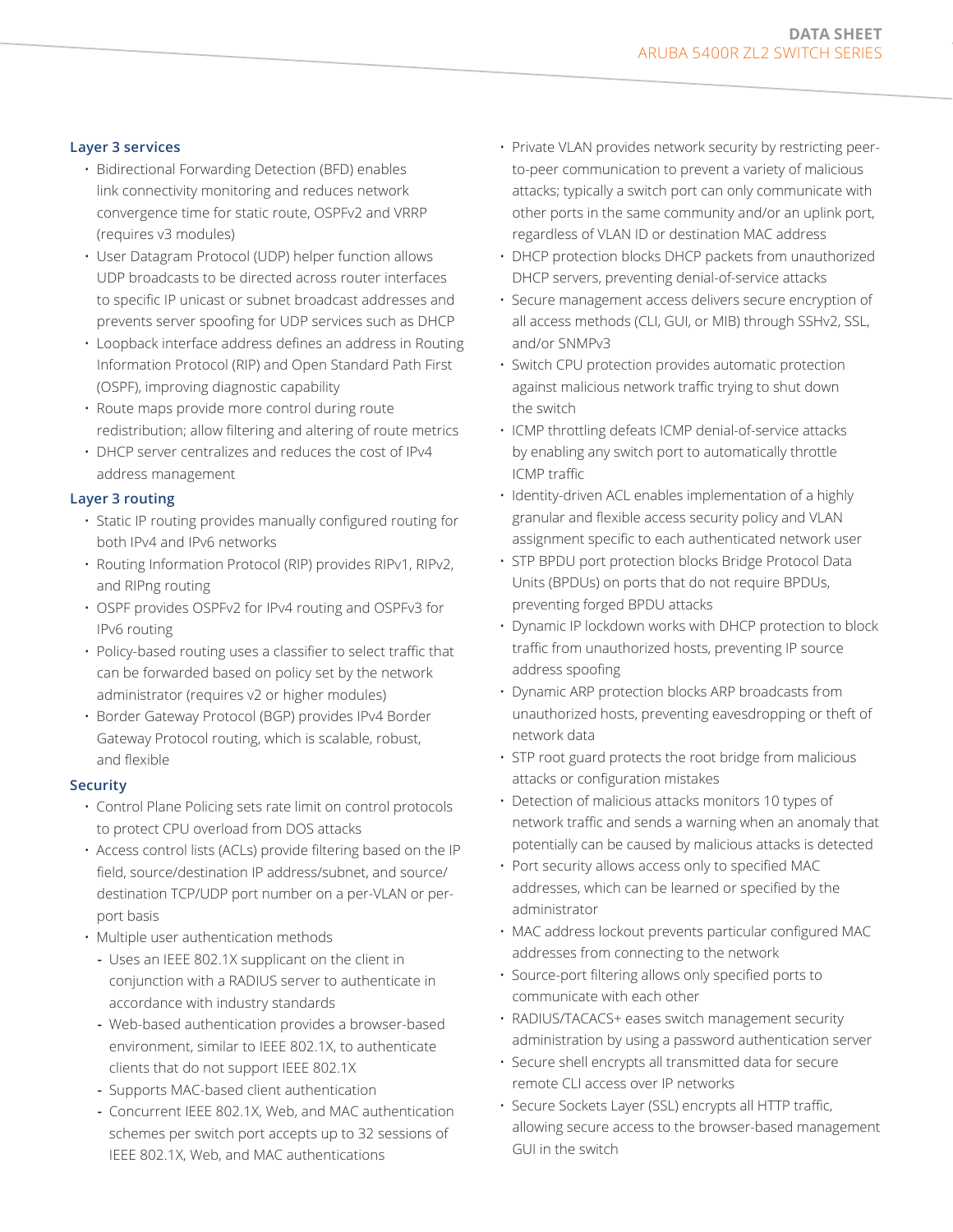- Radius over TLS (RadSec) allows users to use a more secure and reliable mode of communications between switch and radius servers over unsecure networks
- Secure FTP allows secure file transfer to and from the switch; protects against unwanted file downloads or unauthorized copying of a switch configuration file
- Open Authentication Role simplifies first-time deployment of AAA in brownfield deployments by allowing full network access for failed clients and provides instant connectivity as soon as a client is plugged-in
- Critical Authentication Role ensures that important infrastructure devices such as IP phones are allowed network access even in the absence of a RADIUS server
- MAC Pinning allows non-chatty legacy devices to stay authenticated by pinning client MAC addresses to the port until the clients logoff or get disconnected
- Management Interface Wizard helps secure management interfaces such as SNMP, telnet, SSH, SSL, Web, and USB at the desired level
- Switch management logon security helps secure switch CLI logon by optionally requiring either RADIUS or TACACS+ authentication
- Security banner displays a customized security policy when users log in to the switch
- IEEE 802.1AE MACsec provides security on a link between two switch ports (1Gbps or 10Gbps) using standard encryption and authentication (requires v3 modules)
- Enrollment over Secure Transport (EST) enhances the switch PKI infrastructure with a simpler, scalable and more secure method of certificate provisioning, re-enrollment and renewal

#### **Convergence**

- IP multicast routing includes PIM Sparse and Dense modes to route IP multicast traffic
- IP multicast snooping (data-driven IGMP) prevents flooding of IP multicast traffic
- Protocol Independent Multicast for IPv6 supports one-tomany and many-to-many media casting use cases such as IPTV over IPv6 networks
- LLDP-MED (Media Endpoint Discovery) defines a standard extension of LLDP that stores values for parameters such as QoS and VLAN to automatically configure network devices such as IP phones
- PoE allocations supports multiple methods (automatic, IEEE 802.3af class, LLDP-MED, or user-specified) to allocate PoE power for more efficient energy savings
- Auto VLAN configuration for voice
	- **-** RADIUS VLAN uses a standard RADIUS attribute and LLDP-MED to automatically configure a VLAN for IP phones
	- **-** CDPv2 uses CDPv2 to configure legacy IP phones
- Local MAC Authentication assigns attributes such as VLAN and QoS using locally configured profile that can be a list of MAC prefixes

# **Warranty and support**

- Limited Lifetime Warranty See [www.hpe.com/networking/warrantysummary](http://www.hpe.com/networking/warrantysummary) for warranty and support information included with your product purchase.
- Software releases to find software for your product, refer to [www.hpe.com/networking/support](http://www.hpe.com/networking/support); for details on the software releases available with your product purchase, refer to [www.hpe.com/networking/warrantysummary](http://www.hpe.com/networking/warrantysummary) • Services
	- Refer to the Hewlett Packard Enterprise website at [www.hpe.com/networking/services](https://www.hpe.com/networking/services) for details on the service-level descriptions and product numbers. For details about services and response times in your area, please contact your local Hewlett Packard Enterprise sales office.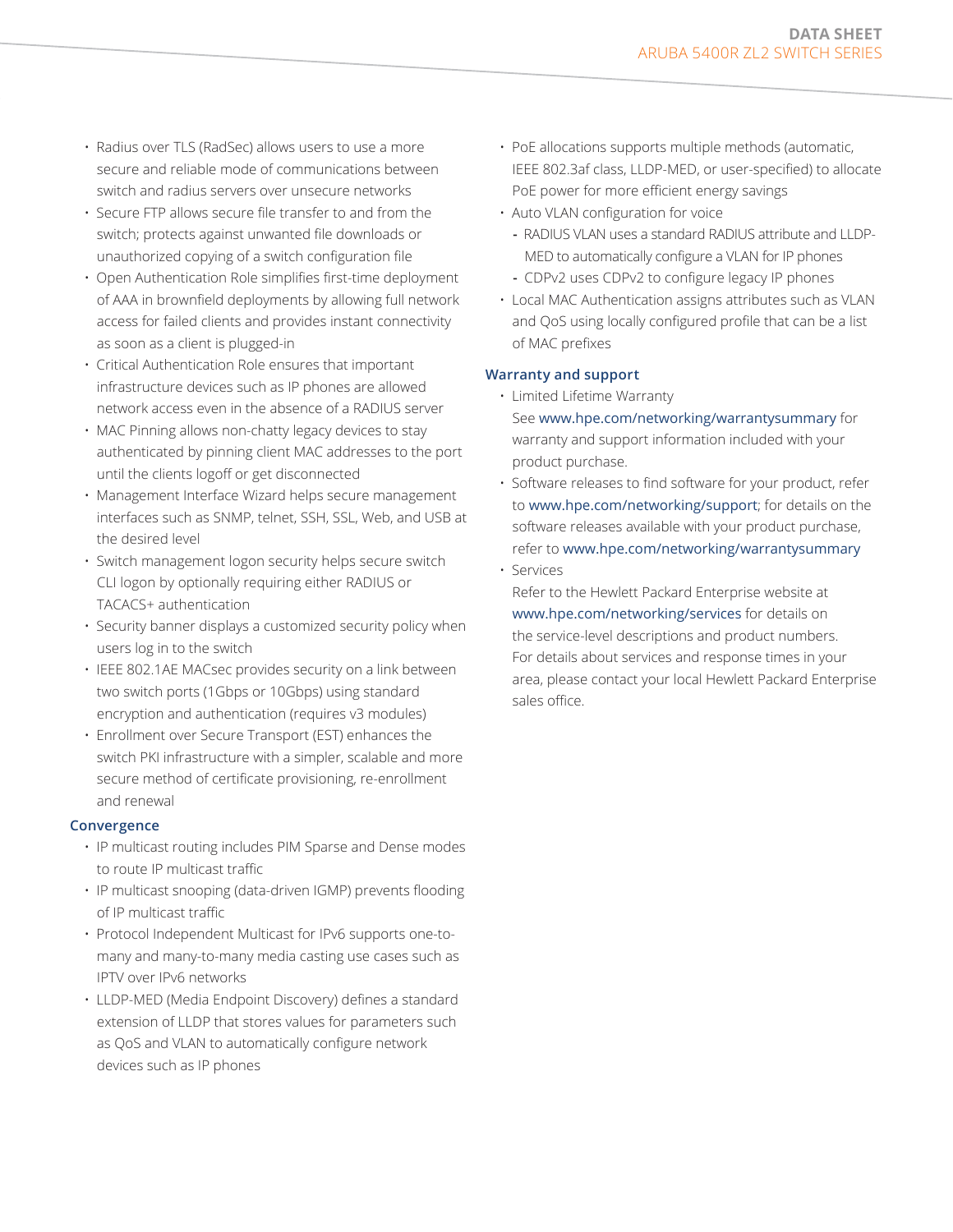| <b>SPECIFICATIONS</b>                                   |                                                                                                                                                                        |                                                                                                                                                                        |
|---------------------------------------------------------|------------------------------------------------------------------------------------------------------------------------------------------------------------------------|------------------------------------------------------------------------------------------------------------------------------------------------------------------------|
|                                                         | Aruba 5406R zl2 Switch<br>(J9821A)                                                                                                                                     | Aruba 5412R zl2 Switch<br>(J9822A)                                                                                                                                     |
| Included accessories                                    |                                                                                                                                                                        |                                                                                                                                                                        |
|                                                         | 1 Aruba 5400R zl2 Management Module (J9827A)                                                                                                                           | 1 Aruba 5400R zl2 Management Module (J9827A)                                                                                                                           |
|                                                         | 1 Aruba 5406R zl2 Switch Fan Tray (J9831A)                                                                                                                             | 1 Aruba 5412R zl2 Switch Fan Tray (J9832A)                                                                                                                             |
| I/O ports and slots                                     |                                                                                                                                                                        |                                                                                                                                                                        |
|                                                         | 6 open module slots                                                                                                                                                    | 12 open module slots                                                                                                                                                   |
|                                                         | Supports a maximum of 144 autosensing 10/100/1000<br>ports or 144 SFP ports or 48 SFP+ ports or 48 HPE Smart<br>Rate Multi-Gigabit or 12 40GbE ports, or a combination | Supports a maximum of 288 autosensing 10/100/1000<br>ports or 288 SFP ports or 96 SFP+ ports or 96 HPE Smart<br>Rate Multi-Gigabit or 24 40GbE ports, or a combination |
| <b>Power supplies</b>                                   |                                                                                                                                                                        |                                                                                                                                                                        |
|                                                         | 2 power supply slots<br>1 minimum power supply required (ordered separately)                                                                                           | 4 power supply slots<br>2 minimum power supplies required (ordered separately)                                                                                         |
| Fan tray                                                |                                                                                                                                                                        |                                                                                                                                                                        |
|                                                         | Includes: 1 x J9831A 1 fan tray slot                                                                                                                                   | Includes: 1 x J9832A 1 fan tray slot                                                                                                                                   |
| <b>Physical characteristics</b>                         |                                                                                                                                                                        |                                                                                                                                                                        |
| Dimensions                                              | 17.5 (w) x 17.75 (d) x 6.9 (h) in<br>(44.45 x 45.09 x 17.53 cm)<br>(4U height)                                                                                         | 17.5 (w) x 17.75 (d) x 12.1 (h) in<br>$(44.45 \times 45.09 \times 30.73$ cm)<br>(7U height)                                                                            |
| Weight                                                  | 24.5 lb (11.11 kg)                                                                                                                                                     | 38.1 lb (17.28 kg)                                                                                                                                                     |
| <b>Memory and processor</b>                             |                                                                                                                                                                        |                                                                                                                                                                        |
| v3 Gigabit Module<br>v2 Gigabit Module<br>v3 10G Module | Dual ARM® Cortex A9 @ 1 GHz; Packet buffer size: 13.5<br>MB internal ARM11 @ 450 MHz; Packet buffer size: 18<br>MB internal                                            | Dual ARM Cortex A9 @ 1 GHz; Packet buffer size: 13.5<br>MB internal ARM11 @ 450 MHz; Packet buffer size: 18<br>MB internal                                             |
| v2 10G Module<br>v3 40G Module<br>Management Module     | Dual ARM Cortex A9 @ 1 GHz; Packet buffer size:<br>13.5 MB internal ARM11 @ 550 MHz; Packet buffer<br>size: 18 MB internal                                             | Dual ARM Cortex A9 @ 1 GHz; Packet buffer size:<br>13.5 MB internal ARM11 @ 550 MHz; Packet buffer<br>size: 18 MB internal                                             |
|                                                         | Dual ARM Cortex A9 @ 1 GHz; Packet buffer size:<br>13.5 MB internal Freescale P2020 dual core @ 1.2 GHz,<br>16 MB flash, 1 GB SD Card, 4 GB DDR3 SODIMM                | Dual ARM Cortex A9 @ 1 GHz; Packet buffer size:<br>13.5 MB internal Freescale P2020 dual core @ 1.2 GHz.<br>16 MB flash, 1 GB SD Card, 4 GB DDR3 SODIMM                |
| <b>Mounting and enclosure</b>                           |                                                                                                                                                                        |                                                                                                                                                                        |
|                                                         | Mounts in an EIA standard 19-inch telco rack or equip-<br>ment cabinet (hardware included); Horizontal surface<br>mounting only                                        | Mounts in an EIA standard 19-inch telco rack or equip-<br>ment cabinet (hardware included); Horizontal surface<br>mounting only                                        |
| Performance                                             |                                                                                                                                                                        |                                                                                                                                                                        |
|                                                         | IPv6 Ready Certified                                                                                                                                                   | IPv6 Ready Certified                                                                                                                                                   |
| 1000 Mb Latency                                         | < 2.8 µs (FIFO 64-byte packets)                                                                                                                                        | < 2.8 µs (FIFO 64-byte packets)                                                                                                                                        |
| 10 Gbps Latency                                         | < 1.8 µs (FIFO 64-byte packets)                                                                                                                                        | < 1.8 µs (FIFO 64-byte packets)                                                                                                                                        |
| 40 Gbps Latency                                         | < 1.5 µs (FIFO 64-byte packets)                                                                                                                                        | < 1.5 µs (FIFO 64-byte packets)                                                                                                                                        |
| Throughput                                              | up to 571.4 Mpps                                                                                                                                                       | up to 1142.8 Mpps                                                                                                                                                      |
| Routing/Switching<br>capacity                           | 960 Gbps                                                                                                                                                               | 1920 Gbps                                                                                                                                                              |
| Switch fabric speed                                     | 1015 Gbps                                                                                                                                                              | 2030 Gbps                                                                                                                                                              |
| Routing table size                                      | 10000 entries (IPv4),<br>5000 entries (IPv6)                                                                                                                           | 10000 entries (IPv4),<br>5000 entries (IPv6)                                                                                                                           |
| MAC address table size                                  | 64000 entries                                                                                                                                                          | 64000 entries                                                                                                                                                          |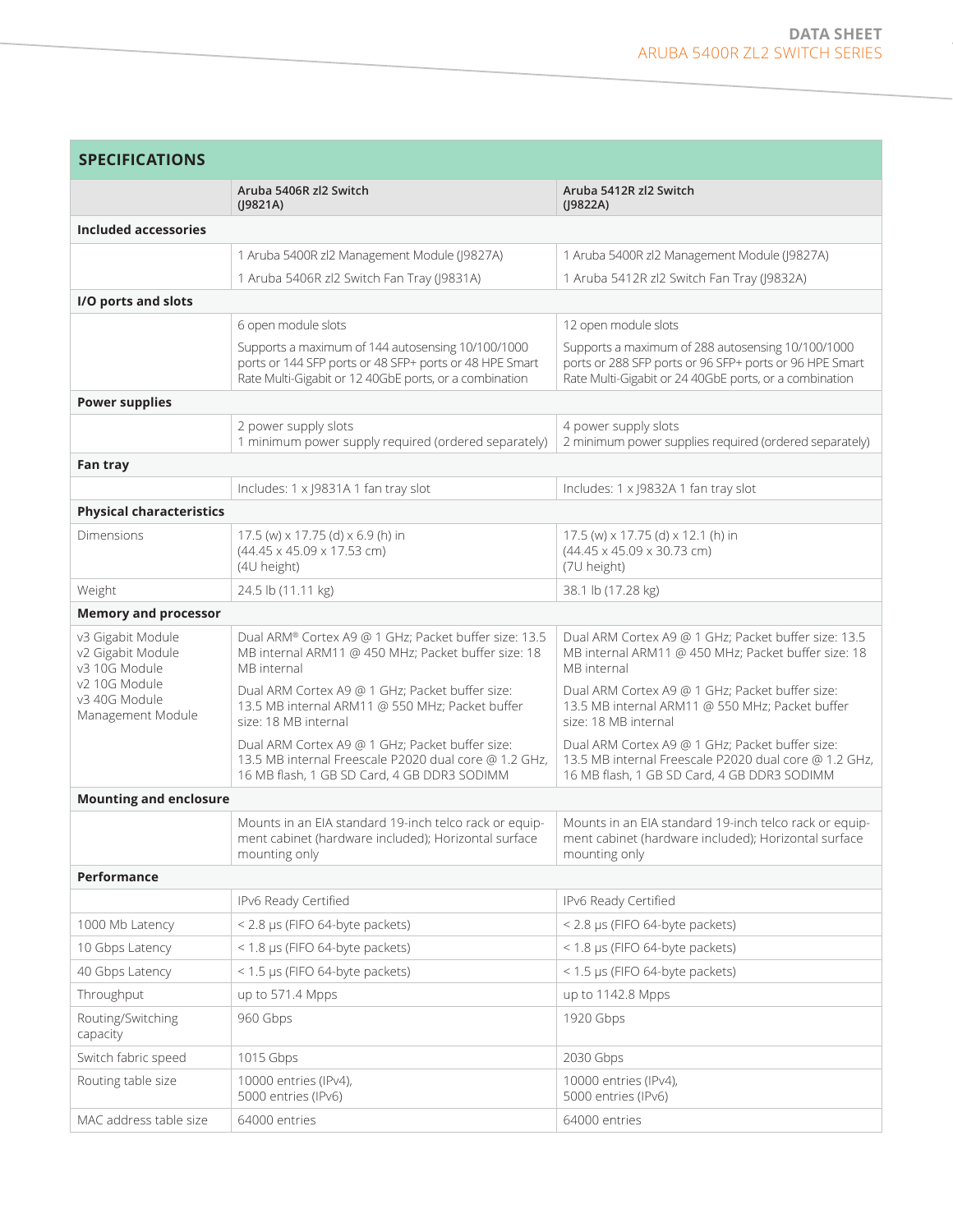| <b>SPECIFICATIONS</b>                                                                                                                                                                  |                                                                                                                                                                                                                                                                                                                                                      |  |  |
|----------------------------------------------------------------------------------------------------------------------------------------------------------------------------------------|------------------------------------------------------------------------------------------------------------------------------------------------------------------------------------------------------------------------------------------------------------------------------------------------------------------------------------------------------|--|--|
| Aruba 5406R zl2 Switch<br>(19821A)                                                                                                                                                     | Aruba 5412R zl2 Switch<br>$($  9822A)                                                                                                                                                                                                                                                                                                                |  |  |
|                                                                                                                                                                                        |                                                                                                                                                                                                                                                                                                                                                      |  |  |
| 32°F to 113°F (0°C to 45°C);<br>0°C to 40°C with J8177C transceiver installed, 0°C to<br>35°C with FIPS Opacity Shield installed                                                       | 32°F to 113°F (0°C to 45°C);<br>0°C to 40°C with J8177C transceiver installed, 0°C to<br>35°C with FIPS Opacity Shield installed                                                                                                                                                                                                                     |  |  |
| 15% to 95% @ 113°F (45°C),<br>noncondensing                                                                                                                                            | 15% to 95% @ 113°F (45°C),<br>noncondensing                                                                                                                                                                                                                                                                                                          |  |  |
| -40°F to 158°F (-40°C to 70°C)                                                                                                                                                         | -40°F to 158°F (-40°C to 70°C)                                                                                                                                                                                                                                                                                                                       |  |  |
| 15% to 95% @ 149°F (65°C),<br>noncondensing                                                                                                                                            | 15% to 95% @ 149°F (65°C),<br>noncondensing                                                                                                                                                                                                                                                                                                          |  |  |
| up to 10,000 ft (3 km)                                                                                                                                                                 | up to 10,000 ft (3 km)                                                                                                                                                                                                                                                                                                                               |  |  |
| Power: 44 dB, Pressure: 31.7 dB<br>ISO 7779, ISO 9296                                                                                                                                  | Power: 49 dB, Pressure: 35.7 dB<br>ISO 7779, ISO 9296                                                                                                                                                                                                                                                                                                |  |  |
| <b>Electrical characteristics</b>                                                                                                                                                      |                                                                                                                                                                                                                                                                                                                                                      |  |  |
| 50/60 Hz                                                                                                                                                                               | 50/60 Hz                                                                                                                                                                                                                                                                                                                                             |  |  |
| Gold                                                                                                                                                                                   | Gold                                                                                                                                                                                                                                                                                                                                                 |  |  |
| Does not come with power supply. Two power supply<br>slots are available; three different power supplies are<br>available. See power supply products for additional<br>specifications. | Does not come with power supply. Four power supply<br>slots are available; three different power supplies are<br>available. See power supply products for additional<br>specifications.                                                                                                                                                              |  |  |
| 2450 BTU/hr (2584 kJ/hr), (max. non-PoE); 3700 BTU/hr<br>(3903 kJ/hr) (max. using PoE)                                                                                                 | 4900 BTU/hr (5169.5 kJ/hr), (max. non-PoE);<br>7400 BTU/hr (7,807 kJ/hr) (max. using PoE)                                                                                                                                                                                                                                                            |  |  |
| 100 - 127/200 - 240 VAC, rated<br>(depending on power supply chosen)                                                                                                                   | 100 - 127/200 - 240 VAC, rated<br>(depending on power supply chosen)                                                                                                                                                                                                                                                                                 |  |  |
|                                                                                                                                                                                        |                                                                                                                                                                                                                                                                                                                                                      |  |  |
| Heat dissipation does not include heat dissipated by<br>the PoE-powered devices themselves.                                                                                            | Heat dissipation does not include heat dissipated by<br>the PoE-powered devices themselves. When more<br>than four power cords are installed in a 5412R zl2<br>switch chassis, additional installation requirements are<br>needed. Refer to the HPE 5400R zl2 Switches Quick<br>Setup Guide and Safety/Regulatory Information manual<br>for details. |  |  |
|                                                                                                                                                                                        |                                                                                                                                                                                                                                                                                                                                                      |  |  |
| CSA 22.2 No. 60950; UL 60950;<br>IEC 60950; EN 60950                                                                                                                                   | CSA 22.2 No. 60950; UL 60950;<br>IEC 60950; EN 60950                                                                                                                                                                                                                                                                                                 |  |  |
|                                                                                                                                                                                        |                                                                                                                                                                                                                                                                                                                                                      |  |  |
| FCC part 15 Class A; EN 55022/CISPR 22 Class A                                                                                                                                         | FCC part 15 Class A; EN 55022/CISPR 22 Class A                                                                                                                                                                                                                                                                                                       |  |  |
|                                                                                                                                                                                        |                                                                                                                                                                                                                                                                                                                                                      |  |  |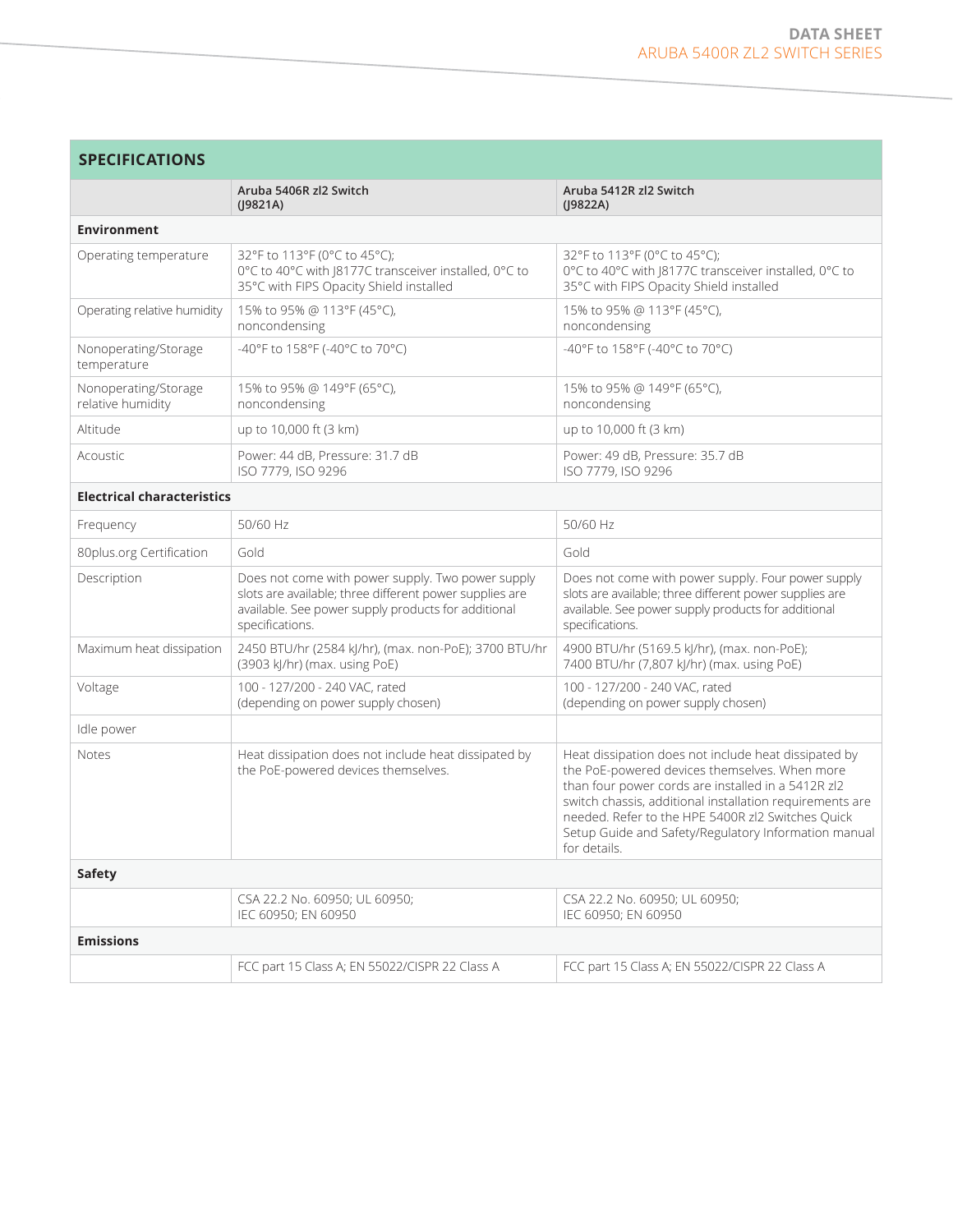| <b>SPECIFICATIONS</b>             |                                                                                                                                                                                                                                                                                                     |                                                                                                                                                                                                                                                                                                     |  |
|-----------------------------------|-----------------------------------------------------------------------------------------------------------------------------------------------------------------------------------------------------------------------------------------------------------------------------------------------------|-----------------------------------------------------------------------------------------------------------------------------------------------------------------------------------------------------------------------------------------------------------------------------------------------------|--|
|                                   | Aruba 5406R zl2 Switch<br>$($  9821A)                                                                                                                                                                                                                                                               | Aruba 5412R zl2 Switch<br>$($  9822A)                                                                                                                                                                                                                                                               |  |
| <b>Immunity</b>                   |                                                                                                                                                                                                                                                                                                     |                                                                                                                                                                                                                                                                                                     |  |
| EN.                               | EN 55024, CISPR 24                                                                                                                                                                                                                                                                                  | EN 55024, CISPR 24                                                                                                                                                                                                                                                                                  |  |
| <b>ESD</b>                        | IEC 61000-4-2; 4 kV CD, 8 kV AD; HPE ENV. 765.002                                                                                                                                                                                                                                                   | IEC 61000-4-2; 4 kV CD, 8 kV AD; HPE ENV. 765.002                                                                                                                                                                                                                                                   |  |
| Radiated                          | IEC 61000-4-3: 3 V/m                                                                                                                                                                                                                                                                                | IEC 61000-4-3: 3 V/m                                                                                                                                                                                                                                                                                |  |
| EFT/Burst                         | IEC 61000-4-4; 1.0 kV (power line), 0.5 kV (signal line) IEC<br>61000-4-5; 1 kV/2 kV AC, 1 kV signal, 0.5 kV DC                                                                                                                                                                                     | IEC 61000-4-4; 1.0 kV (power line), 0.5 kV (signal line) IEC<br>61000-4-5; 1 kV/2 kV AC, 1 kV signal, 0.5 kV DC                                                                                                                                                                                     |  |
| Surge                             | IEC 61000-4-6; 3 Vrms                                                                                                                                                                                                                                                                               | IEC 61000-4-6; 3 Vrms                                                                                                                                                                                                                                                                               |  |
| Conducted                         | IEC 61000-4-8; 1 A/m, 50 or 60 Hz                                                                                                                                                                                                                                                                   | IEC 61000-4-8; 1 A/m, 50 or 60 Hz                                                                                                                                                                                                                                                                   |  |
| Power frequency<br>magnetic field | IEC 61000-4-11; >95% reduction, 0.5 period; 30%<br>reduction, 25 periods                                                                                                                                                                                                                            | IEC 61000-4-11; >95% reduction, 0.5 period; 30%<br>reduction, 25 periods                                                                                                                                                                                                                            |  |
| <b>Harmonics</b>                  | EN 61000-3-2, IEC 61000-3-2                                                                                                                                                                                                                                                                         | EN 61000-3-2, IEC 61000-3-2                                                                                                                                                                                                                                                                         |  |
| Flicker                           | EN 61000-3-3, IEC 61000-3-3                                                                                                                                                                                                                                                                         | EN 61000-3-3, IEC 61000-3-3                                                                                                                                                                                                                                                                         |  |
| Management                        |                                                                                                                                                                                                                                                                                                     |                                                                                                                                                                                                                                                                                                     |  |
|                                   | Aruba Central; Aruba AirWave Network Management;<br>IMC - Intelligent Management Center; Command-line<br>interface; Web browser; Configuration menu;<br>Out-of-band management (RJ-45 Ethernet); In-line and<br>out-of band; Out-of-band management (serial RS-232c<br>or micro usb)                | Aruba Central; Aruba AirWave Network Management;<br>IMC - Intelligent Management Center; Command-line<br>interface; Web browser; Configuration menu;<br>Out-of-band management (RJ-45 Ethernet); In-line and<br>out-of band; Out-of-band management (serial RS-232c<br>or micro usb)                |  |
| <b>Notes</b>                      |                                                                                                                                                                                                                                                                                                     |                                                                                                                                                                                                                                                                                                     |  |
|                                   | Supported 1G SFP transceivers are revision "B" or later<br>(product number ends with the letter "B" or later; For<br>example, J9142B, J8177C).                                                                                                                                                      | Supported 1G SFP transceivers are revision "B" or later<br>(product number ends with the letter "B" or later; For<br>example, J9142B, J8177C).                                                                                                                                                      |  |
| <b>Services</b>                   |                                                                                                                                                                                                                                                                                                     |                                                                                                                                                                                                                                                                                                     |  |
|                                   | Refer to the Hewlett Packard Enterprise website at<br>www.hpe.com/networking/services for details on the<br>service-level descriptions and product numbers. For<br>details about services and response times in your area,<br>please contact your local Hewlett Packard Enterprise<br>sales office. | Refer to the Hewlett Packard Enterprise website at<br>www.hpe.com/networking/services for details on the<br>service-level descriptions and product numbers. For<br>details about services and response times in your area,<br>please contact your local Hewlett Packard Enterprise<br>sales office. |  |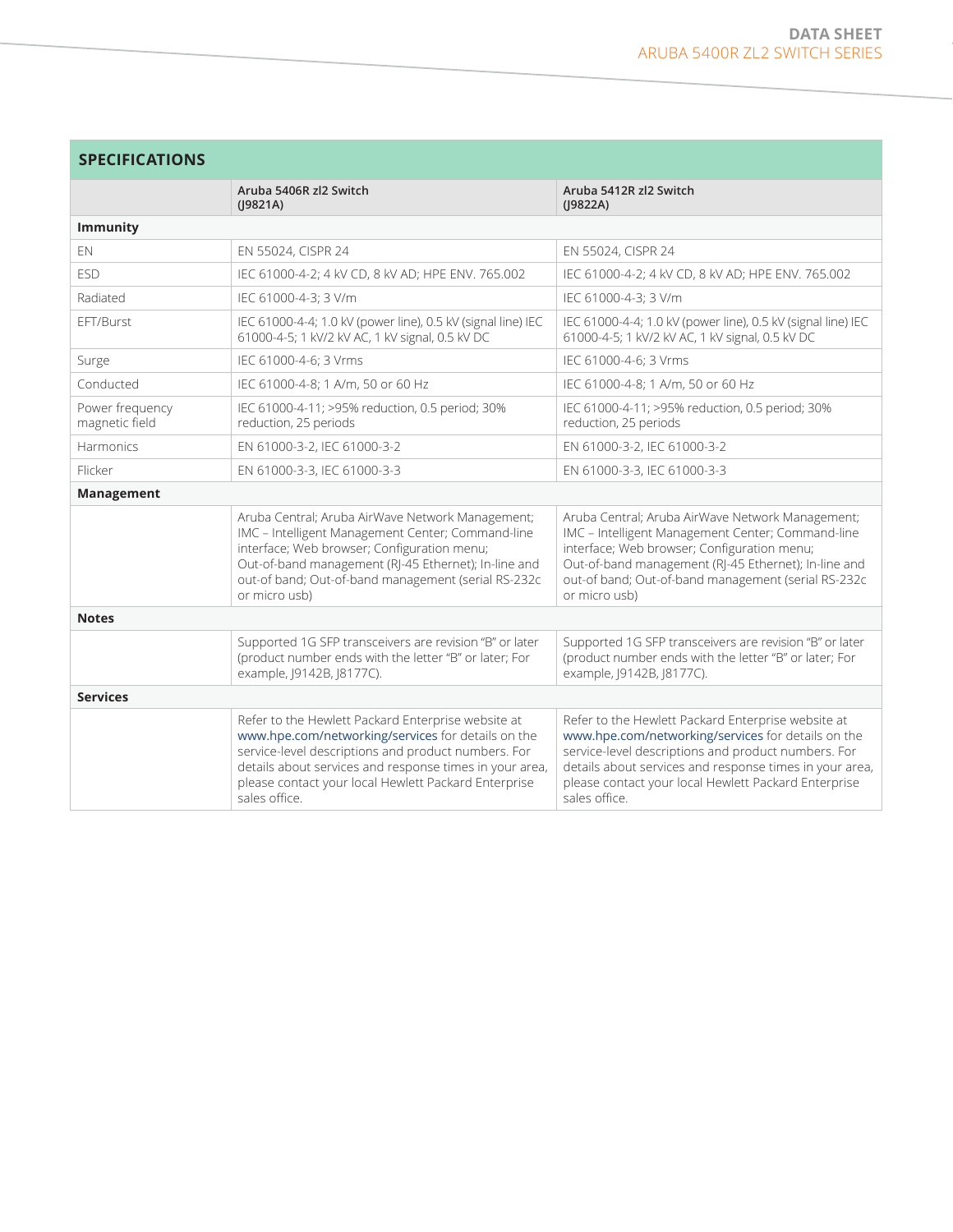| <b>SPECIFICATIONS</b>                                                                                          |                                                                                                                                                                        |                                                                                                                                                         |  |
|----------------------------------------------------------------------------------------------------------------|------------------------------------------------------------------------------------------------------------------------------------------------------------------------|---------------------------------------------------------------------------------------------------------------------------------------------------------|--|
|                                                                                                                | Aruba 5412R 92GT PoE+/4SFP+<br>(No PSU) v3 zl2 Switch (JL001A)                                                                                                         | Aruba 5406R 8-port 1/2.5/5/10GBASE-T PoE+/8-port<br>SFP+ (No PSU) v3 zl2 Switch (JL002A)                                                                |  |
| Included accessories                                                                                           |                                                                                                                                                                        |                                                                                                                                                         |  |
|                                                                                                                | 1 Aruba 5400R zl2 Management Module (J9827A)                                                                                                                           | 1 Aruba 5400R zl2 Management Module (J9827A)                                                                                                            |  |
|                                                                                                                | 1 Aruba 5412R zl2 Switch Fan Tray (J9832A)                                                                                                                             | 1 Aruba 5406R zl2 Switch Fan Tray (J9831A)                                                                                                              |  |
|                                                                                                                | 3 Aruba 24-port 10/100/1000BASE-T PoE+ MACsec v3 zl2<br>Module (J9986A)                                                                                                | 1 Aruba 8-port 1G/10GbE SFP+ MACsec v3 zl2 Module<br>(J9993A)                                                                                           |  |
|                                                                                                                | 1 Aruba 20-port 10/100/1000BASE-T PoE+ / 4-port<br>1G/10GbE SFP+ MACsec v3 zl2 Module (J9990A)                                                                         | 1 Aruba 8-port 1/2.5/5/10GBASE-T PoE+ MACsec v3 zl2<br>Module (J9995A)                                                                                  |  |
| I/O ports and slots                                                                                            |                                                                                                                                                                        |                                                                                                                                                         |  |
|                                                                                                                | 92 RJ-45 autosensing 10/100/1000 PoE+ ports (IEEE<br>802.3 Type 10BASE-T, IEEE 802.3u Type 100BASE-TX, IEEE<br>802.3ab Type 1000BASE-T, IEEE 802.3at PoE+); Media      | 8 RJ-45 HPE Smart Rate Multi-Gigabit ports (100M,<br>1/2.5/5GBaseT and 10GBaseT)                                                                        |  |
|                                                                                                                | Type: Auto-MDIX; Duplex: 10BASE-T/100BASE-TX: half or                                                                                                                  | 8 open 10GbE SFP+ transceiver slots<br>4 open module slots                                                                                              |  |
|                                                                                                                | full; 1000BASE-T: full only<br>4 open 10GbE SFP+ transceiver slots                                                                                                     | Supports a maximum of 144 autosensing 10/100/1000                                                                                                       |  |
|                                                                                                                | 8 open module slots                                                                                                                                                    | ports or 144 SFP ports or 48 SFP+ ports or 48 HPE                                                                                                       |  |
|                                                                                                                | Supports a maximum of 288 autosensing 10/100/1000<br>ports or 288 SFP ports or 96 SFP+ ports or 96 HPE Smart<br>Rate Multi-Gigabit or 24 40GbE ports, or a combination | Smart Rate Multi-Gigabit or 12 40GbE ports, or a<br>combination                                                                                         |  |
| <b>Power supplies</b>                                                                                          |                                                                                                                                                                        |                                                                                                                                                         |  |
|                                                                                                                | 4 power supply slots<br>2 minimum power supplies<br>required (ordered separately)                                                                                      | 2 power supply slots<br>1 minimum power supply required<br>(ordered separately)                                                                         |  |
| Fan tray                                                                                                       |                                                                                                                                                                        |                                                                                                                                                         |  |
|                                                                                                                | Includes: 1 x J9832A 1 fan tray slot                                                                                                                                   | Includes: 1 x J9831A 1 fan tray slot                                                                                                                    |  |
| <b>Physical characteristics</b>                                                                                |                                                                                                                                                                        |                                                                                                                                                         |  |
| Dimensions                                                                                                     | 17.5 (w) x 17.75 (d) x 12.1 (h) in<br>$(44.45 \times 45.09 \times 30.73$ cm)<br>(7U height)                                                                            | 17.5 (w) x 17.75 (d) x 6.9 (h) in<br>(44.45 x 45.09 x 17.53 cm)<br>(4U height)                                                                          |  |
| Weight                                                                                                         | 45.19 lb (20.5 kg)                                                                                                                                                     | 28.11 lb (12.75 kg)                                                                                                                                     |  |
| <b>Memory and processor</b>                                                                                    |                                                                                                                                                                        |                                                                                                                                                         |  |
| v3 Gigabit Module<br>v2 Gigabit Module<br>v3 10G Module<br>v2 10G Module<br>v3 40G Module<br>Management Module | Dual ARM Cortex A9 @ 1 GHz; Packet buffer size:<br>13.5 MB internal ARM 11 @ 450 MHz; Packet buffer<br>size: 18 Mb internal                                            | Dual ARM Cortex A9 @ 1 GHz; Packet buffer size:<br>13.5 MB internal ARM 11 @ 450 MHz; Packet buffer<br>size: 18 MB internal                             |  |
|                                                                                                                | Dual ARM Cortex A9 @ 1 GHz; Packet buffer size:<br>13.5 MB internal ARM 11 @ 550 MHz; Packet buffer<br>size: 18 MB internal                                            | Dual ARM Cortex A9 @ 1 GHz; Packet buffer size:<br>13.5 MB internal ARM 11 @ 550 MHz; Packet buffer<br>size: 18 MB internal                             |  |
|                                                                                                                | Dual ARM Cortex A9 @ 1 GHz; Packet buffer size:<br>13.5 MB internal Freescale P2020 dual core @ 1.2 GHz,<br>16 MB flash, 1 GB SD Card, 4 GB DDR3 SODIMM                | Dual ARM Cortex A9 @ 1 GHz; Packet buffer size:<br>13.5 MB internal Freescale P2020 dual core @ 1.2 GHz,<br>16 MB flash, 1 GB SD Card, 4 GB DDR3 SODIMM |  |
| <b>Mounting and enclosure</b>                                                                                  |                                                                                                                                                                        |                                                                                                                                                         |  |
|                                                                                                                | Mounts in an EIA standard 19-inch telco rack or<br>equipment cabinet (hardware included); Horizontal<br>surface mounting only                                          | Mounts in an EIA standard 19-inch telco rack or<br>equipment cabinet (hardware included); Horizontal<br>surface mounting only                           |  |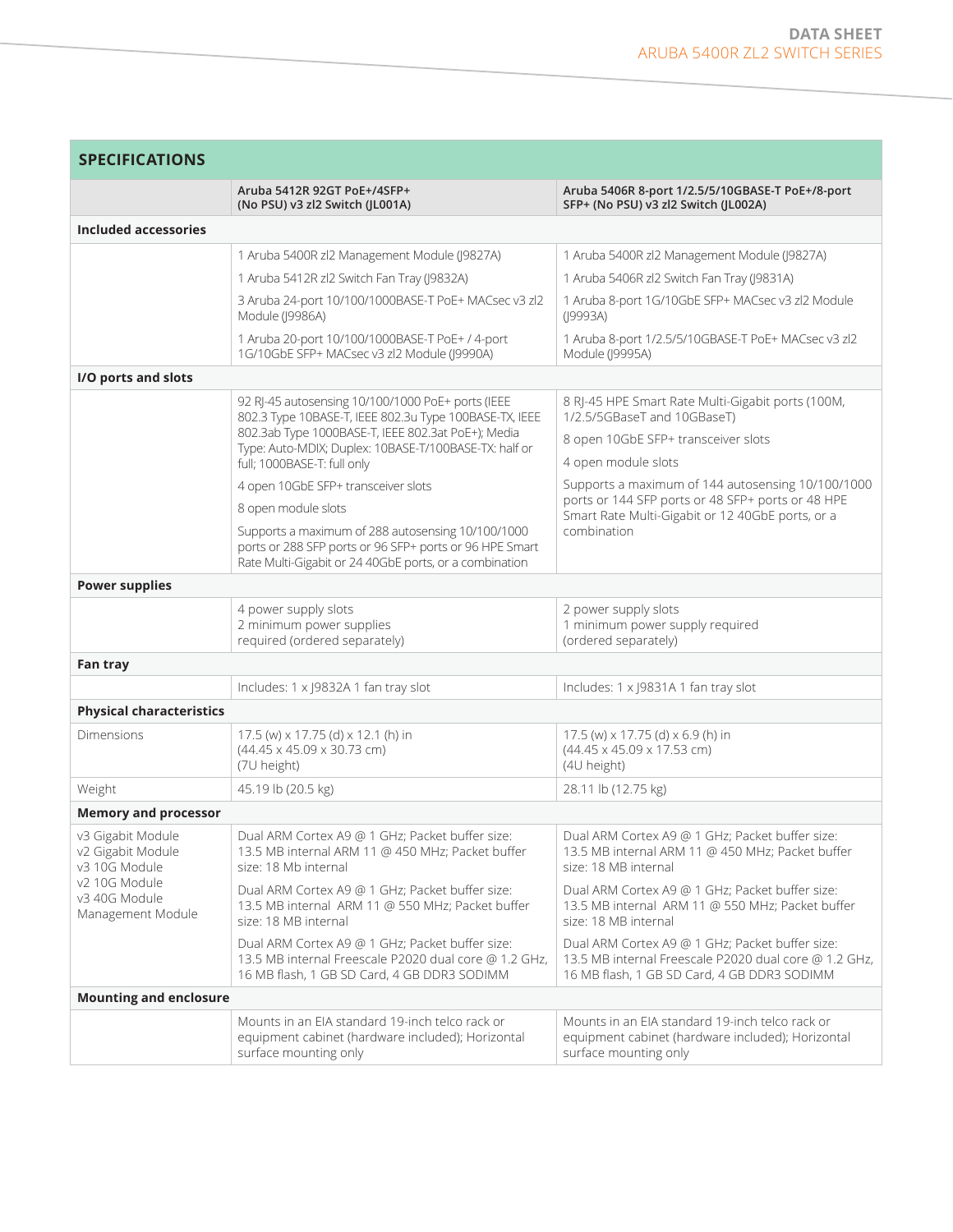|                                           | Aruba 5412R 92GT PoE+/4SFP+<br>(No PSU) v3 zl2 Switch (JL001A)                                                                                                                                                                                                                                                                                       | Aruba 5406R 8-port 1/2.5/5/10GBASE-T PoE+/8-port<br>SFP+ (No PSU) v3 zl2 Switch (JL002A)                                                                                                    |
|-------------------------------------------|------------------------------------------------------------------------------------------------------------------------------------------------------------------------------------------------------------------------------------------------------------------------------------------------------------------------------------------------------|---------------------------------------------------------------------------------------------------------------------------------------------------------------------------------------------|
| Performance                               |                                                                                                                                                                                                                                                                                                                                                      |                                                                                                                                                                                             |
| 1000 Mb Latency                           | < 2.8 µs (FIFO 64-byte packets)                                                                                                                                                                                                                                                                                                                      | < 2.8 µs (FIFO 64-byte packets)                                                                                                                                                             |
| 10 Gbps Latency                           | < 1.8 µs (FIFO 64-byte packets)                                                                                                                                                                                                                                                                                                                      | < 1.8 µs (FIFO 64-byte packets)                                                                                                                                                             |
| 40 Gbps Latency                           | < 1.5 µs (FIFO 64-byte packets)                                                                                                                                                                                                                                                                                                                      | < 1.5 µs (FIFO 64-byte packets)                                                                                                                                                             |
| Throughput                                | up to 1142.8 Mpps                                                                                                                                                                                                                                                                                                                                    | up to 571.4 Mpps                                                                                                                                                                            |
| Routing/Switching capacity                | 1920 Gbps                                                                                                                                                                                                                                                                                                                                            | 960 Gbps                                                                                                                                                                                    |
| Switch fabric speed                       | 2030 Gbps                                                                                                                                                                                                                                                                                                                                            | 1015 Gbps                                                                                                                                                                                   |
| Routing table size                        | 10000 entries (IPv4),<br>5000 entries (IPv6)                                                                                                                                                                                                                                                                                                         | 10000 entries (IPv4),<br>5000 entries (IPv6)                                                                                                                                                |
| MAC address table size                    | 64000 entries                                                                                                                                                                                                                                                                                                                                        | 64000 entries                                                                                                                                                                               |
| <b>Environment</b>                        |                                                                                                                                                                                                                                                                                                                                                      |                                                                                                                                                                                             |
| Operating temperature                     | 32°F to 113°F (0°C to 45°C); 0°C to 40°C with J8177C<br>transceiver installed, 0°C to 35°C with FIPS Opacity<br>Shield installed                                                                                                                                                                                                                     | 32°F to 113°F (0°C to 45°C); 0°C to 40°C with J8177C<br>transceiver installed, 0°C to 35°C with FIPS Opacity<br>Shield installed                                                            |
| Operating relative humidity               | 15% to 95% @ 113°F (45°C),<br>noncondensing                                                                                                                                                                                                                                                                                                          | 15% to 95% @ 113°F (45°C),<br>noncondensing                                                                                                                                                 |
| Nonoperating/Storage<br>temperature       | -40°F to 158°F (-40°C to 70°C)                                                                                                                                                                                                                                                                                                                       | -40°F to 158°F (-40°C to 70°C)                                                                                                                                                              |
| Nonoperating/Storage<br>relative humidity | 15% to 95% @ 149°F (65°C),<br>noncondensing                                                                                                                                                                                                                                                                                                          | 15% to 95% @ 149°F (65°C),<br>noncondensing                                                                                                                                                 |
| Altitude                                  | up to 10,000 ft (3 km)                                                                                                                                                                                                                                                                                                                               | up to 10,000 ft (3 km)                                                                                                                                                                      |
| Acoustic                                  | Power: 49 dB, Pressure: 35.7 dB<br>ISO 7779, ISO 9296                                                                                                                                                                                                                                                                                                | Power: 44 dB, Pressure: 31.7 dB<br>ISO 7779, ISO 9296                                                                                                                                       |
| <b>Electrical characteristics</b>         |                                                                                                                                                                                                                                                                                                                                                      |                                                                                                                                                                                             |
| Frequency                                 | 50/60 Hz                                                                                                                                                                                                                                                                                                                                             | 50/60 Hz                                                                                                                                                                                    |
| 80plus.org Certification                  | Gold                                                                                                                                                                                                                                                                                                                                                 | Gold                                                                                                                                                                                        |
| Description                               | Does not come with power supply. Four open power<br>supply slots are available; three different power<br>supplies are available. See power supply products for<br>additional specifications.                                                                                                                                                         | Does not come with power supply. Two open<br>power supply slots are available; three different power<br>supplies are available. See power supply products for<br>additional specifications. |
| Maximum heat dissipation                  | 4900 BTU/hr (5169.5 kJ/hr), (max. non-PoE);<br>7400 BTU/hr (7807 kJ/hr) (max. using PoE)                                                                                                                                                                                                                                                             | 2450 BTU/hr (2584.75 kJ/hr), (max. non-PoE); 3700<br>BTU/hr (3903 kJ/hr) (max. using PoE)                                                                                                   |
| Voltage                                   | 110 - 127/200 - 240 VAC, rated<br>(depending on power supply chosen)                                                                                                                                                                                                                                                                                 | 110 - 127/200 - 240 VAC, rated<br>(depending on power supply chosen)                                                                                                                        |
| Idle power                                | 312W                                                                                                                                                                                                                                                                                                                                                 | 215W                                                                                                                                                                                        |
| <b>Notes</b>                              | Idle power is the actual power consumption of the<br>device with no ports connected.                                                                                                                                                                                                                                                                 | Idle power is the actual power consumption of the<br>device with no ports connected.                                                                                                        |
|                                           | Heat dissipation does not include heat dissipated by<br>the PoE-powered devices themselves. When more<br>than four power cords are installed in a 5412R zl2<br>switch chassis, additional installation requirements are<br>needed. Refer to the HPE 5400R zl2 Switches Quick<br>Setup Guide and Safety/Regulatory Information manual<br>for details. | Heat dissipation does not include heat dissipated by<br>the PoE-powered devices themselves.                                                                                                 |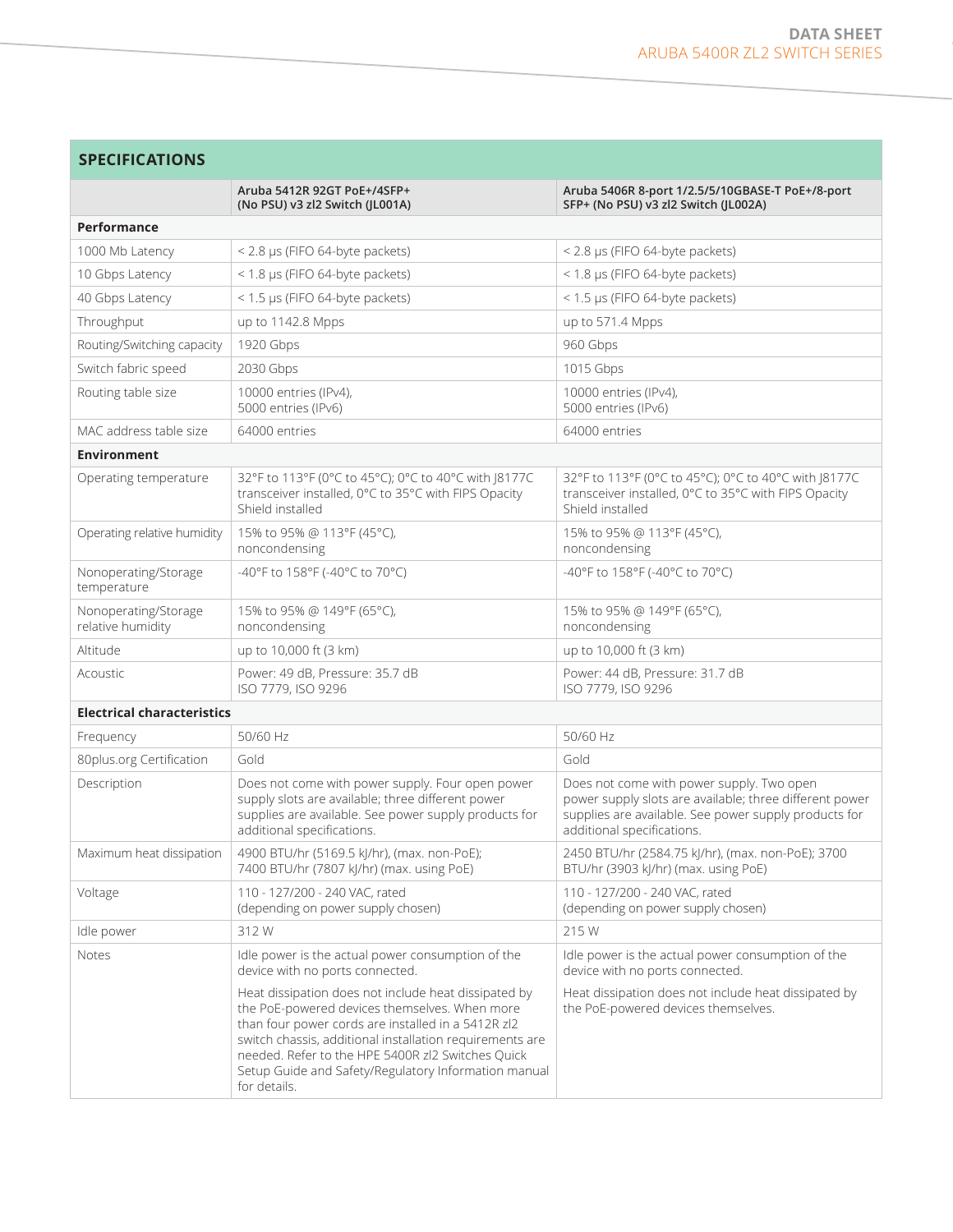| <b>SPECIFICATIONS</b>             |                                                                                                                                                                                                                                                                                                     |                                                                                                                                                                                                                                                                                                     |
|-----------------------------------|-----------------------------------------------------------------------------------------------------------------------------------------------------------------------------------------------------------------------------------------------------------------------------------------------------|-----------------------------------------------------------------------------------------------------------------------------------------------------------------------------------------------------------------------------------------------------------------------------------------------------|
|                                   | Aruba 5412R 92GT PoE+/4SFP+<br>(No PSU) v3 zl2 Switch (JL001A)                                                                                                                                                                                                                                      | Aruba 5406R 8-port 1/2.5/5/10GBASE-T PoE+/8-port<br>SFP+ (No PSU) v3 zl2 Switch (JL002A)                                                                                                                                                                                                            |
| <b>Safety</b>                     |                                                                                                                                                                                                                                                                                                     |                                                                                                                                                                                                                                                                                                     |
|                                   | CSA 22.2 No. 60950; UL 60950;<br>IEC 60950; EN 60950                                                                                                                                                                                                                                                | CSA 22.2 No. 60950; UL 60950;<br>IEC 60950; EN 60950                                                                                                                                                                                                                                                |
| <b>Emissions</b>                  |                                                                                                                                                                                                                                                                                                     |                                                                                                                                                                                                                                                                                                     |
|                                   | FCC part 15 Class A; EN 55022/CISPR 22 Class A                                                                                                                                                                                                                                                      | FCC part 15 Class A; EN 55022/CISPR 22 Class A                                                                                                                                                                                                                                                      |
| <b>Immunity</b>                   |                                                                                                                                                                                                                                                                                                     |                                                                                                                                                                                                                                                                                                     |
| EN                                | EN 55024, CISPR 24                                                                                                                                                                                                                                                                                  | EN 55024, CISPR 24                                                                                                                                                                                                                                                                                  |
| <b>ESD</b>                        | IEC 61000-4-2; 4 kV CD, 8 kV AD; HPE ENV. 765.002                                                                                                                                                                                                                                                   | IEC 61000-4-2; 4 kV CD, 8 kV AD; HPE ENV. 765.002                                                                                                                                                                                                                                                   |
| Radiated                          | IEC 61000-4-3; 3 V/m                                                                                                                                                                                                                                                                                | IEC 61000-4-3; 3 V/m                                                                                                                                                                                                                                                                                |
| EFT/Burst                         | IEC 61000-4-4; 1.0 kV (power line), 0.5 kV (signal line) IEC<br>61000-4-5; 1 kV/2 kV AC, 1 kV signal, 0.5 kV DC                                                                                                                                                                                     | IEC 61000-4-4; 1.0 kV (power line), 0.5 kV (signal line) IEC<br>61000-4-5; 1 kV/2 kV AC, 1 kV signal, 0.5 kV DC                                                                                                                                                                                     |
| Surge                             | IEC 61000-4-6: 3 Vrms                                                                                                                                                                                                                                                                               | IEC 61000-4-6: 3 Vrms                                                                                                                                                                                                                                                                               |
| Conducted                         | IEC 61000-4-8; 1 A/m, 50 or 60 Hz                                                                                                                                                                                                                                                                   | IEC 61000-4-8; 1 A/m, 50 or 60 Hz                                                                                                                                                                                                                                                                   |
| Power frequency<br>magnetic field | IEC 61000-4-11; >95% reduction, 0.5 period; 30%<br>reduction, 25 periods                                                                                                                                                                                                                            | IEC 61000-4-11; >95% reduction, 0.5 period; 30%<br>reduction, 25 periods                                                                                                                                                                                                                            |
| <b>Harmonics</b>                  | EN 61000-3-2, IEC 61000-3-2                                                                                                                                                                                                                                                                         | EN 61000-3-2, IEC 61000-3-2                                                                                                                                                                                                                                                                         |
| Flicker                           | EN 61000-3-3, IEC 61000-3-3                                                                                                                                                                                                                                                                         | EN 61000-3-3, IEC 61000-3-3                                                                                                                                                                                                                                                                         |
| Management                        |                                                                                                                                                                                                                                                                                                     |                                                                                                                                                                                                                                                                                                     |
|                                   | Aruba Central; Aruba AirWave Network Management;<br>IMC-Intelligent Management Center; Command-line<br>interface; Web browser; Configuration menu; REST<br>interface; SNMP manager Telnet; RMON1; FTP;<br>Out-of-band management (Serial RS-232C, Micro<br>USB Serial)                              | Aruba Central; Aruba AirWave Network Management;<br>IMC-Intelligent Management Center; Command-line<br>interface; Web browser; Configuration menu; REST<br>interface; SNMP manager Telnet; RMON1; FTP;<br>Out-of-band management (Serial RS-232C, Micro<br>USB Serial)                              |
| <b>Notes</b>                      |                                                                                                                                                                                                                                                                                                     |                                                                                                                                                                                                                                                                                                     |
|                                   | Supported 1G SFP transceivers are revision "B" or later<br>(product number ends with the letter "B" or later; For<br>example, J9142B, J8177C).                                                                                                                                                      | Supported 1G SFP transceivers are revision "B" or later<br>(product number ends with the letter "B" or later; For<br>example, J9142B, J8177C).                                                                                                                                                      |
|                                   |                                                                                                                                                                                                                                                                                                     | HPE Smart Rate Multi-Gigabit Cabling; 1000BASE-T, 2.5<br>Gigabit, and 5 Gigabit Ethernet: Category 5e or better<br>UTP or STP; 10GBASE-T: Category 6 or better (CAT6A<br>recommended) UTP or STP                                                                                                    |
| <b>Services</b>                   |                                                                                                                                                                                                                                                                                                     |                                                                                                                                                                                                                                                                                                     |
|                                   | Refer to the Hewlett Packard Enterprise website at<br>www.hpe.com/networking/services for details on the<br>service-level descriptions and product numbers. For<br>details about services and response times in your area,<br>please contact your local Hewlett Packard Enterprise<br>sales office. | Refer to the Hewlett Packard Enterprise website at<br>www.hpe.com/networking/services for details on the<br>service-level descriptions and product numbers. For<br>details about services and response times in your area,<br>please contact your local Hewlett Packard Enterprise<br>sales office. |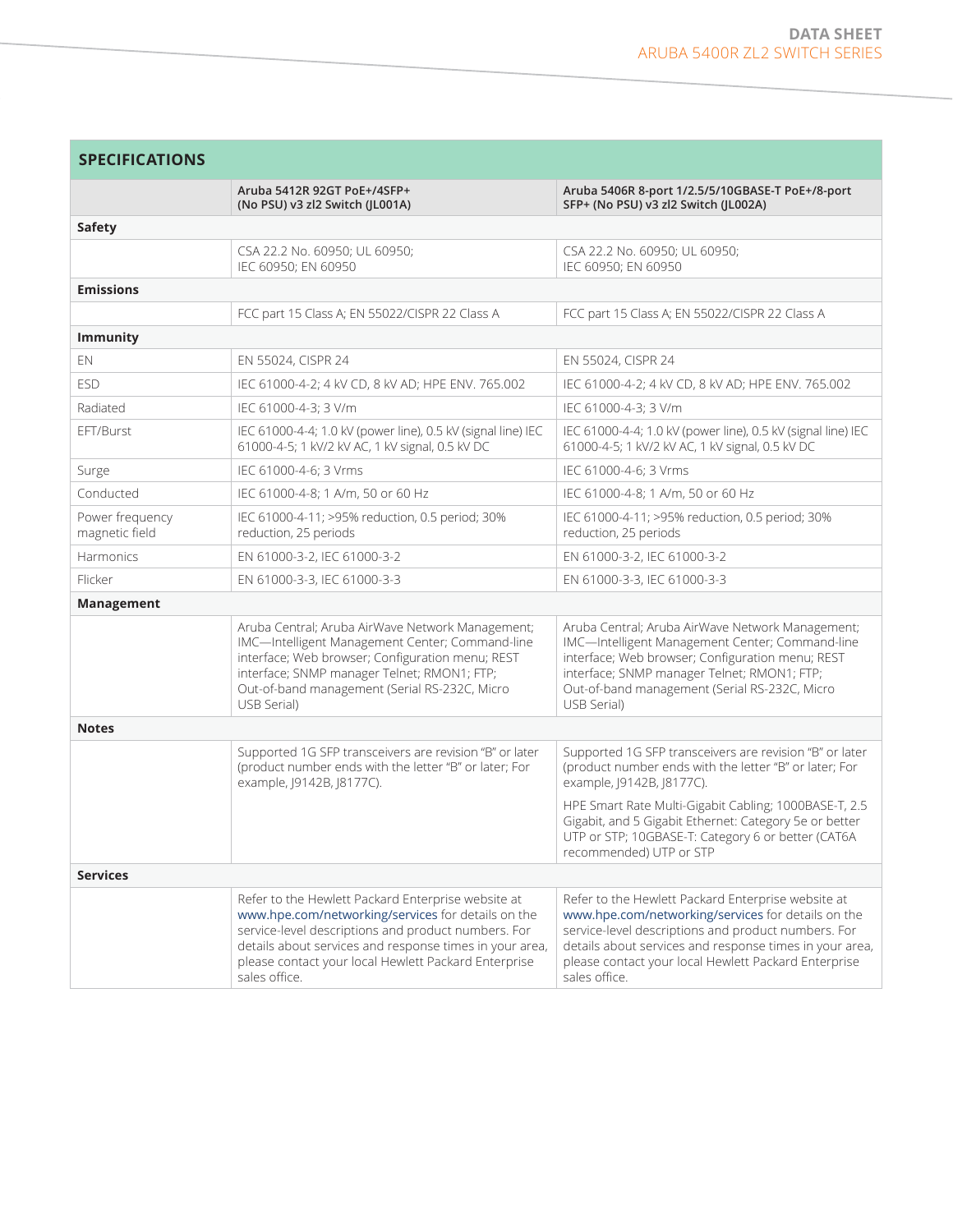| <b>SPECIFICATIONS</b>                                                                                          |                                                                                                                                                                                                                                                                                                                         |                                                                                                                                                                                                                                          |  |
|----------------------------------------------------------------------------------------------------------------|-------------------------------------------------------------------------------------------------------------------------------------------------------------------------------------------------------------------------------------------------------------------------------------------------------------------------|------------------------------------------------------------------------------------------------------------------------------------------------------------------------------------------------------------------------------------------|--|
|                                                                                                                | Aruba 5406R 44GT PoE+/4SFP+<br>(No PSU) v3 zl2 Switch (JL003A)                                                                                                                                                                                                                                                          | Aruba 5406R 16-port SFP+<br>(No PSU) v3 zl2 Switch (JL095A)                                                                                                                                                                              |  |
| Included accessories                                                                                           |                                                                                                                                                                                                                                                                                                                         |                                                                                                                                                                                                                                          |  |
|                                                                                                                | 1 Aruba 5400R zl2 Management Module (J9827A)                                                                                                                                                                                                                                                                            | 1 Aruba 5400R zl2 Management Module (J9827A)                                                                                                                                                                                             |  |
|                                                                                                                | 1 Aruba 5406R zl2 Switch Fan Tray (J9831A)                                                                                                                                                                                                                                                                              | 1 Aruba 5406R zl2 Switch Fan Tray (J9831A)                                                                                                                                                                                               |  |
|                                                                                                                | 1 Aruba 24-port 10/100/1000BASE-T PoE+ MACsec v3 zl2<br>Module (J9986A)                                                                                                                                                                                                                                                 | 2 Aruba 8-port 1G/10GbE SFP+ MACsec v3 zl2 Module<br>(19993A)                                                                                                                                                                            |  |
|                                                                                                                | 1 Aruba 20-port 10/100/1000BASE-T PoE+/4-port<br>1G/10GbE SFP+ MACsec v3 zl2 Module (J9990A)                                                                                                                                                                                                                            |                                                                                                                                                                                                                                          |  |
| I/O ports and slots                                                                                            |                                                                                                                                                                                                                                                                                                                         |                                                                                                                                                                                                                                          |  |
|                                                                                                                | 44 RJ-45 autosensing 10/100/1000 PoE+ ports (IEEE 802.3<br>Type 10BASE-T, IEEE 802.3u Type 100BASE-TX,<br>IEEE 802.3ab Type 1000BASE-T, IEEE 802.3at PoE+);<br>Media Type: Auto-MDIX; Duplex: 10BASE-T/100BASE-TX:<br>half or full; 1000BASE-T: full only<br>4 open 10GbE SFP+ transceiver slots<br>4 open module slots | 16 open 10GbE SFP+ transceiver slots<br>4 open module slots<br>Supports a maximum of 144 autosensing 10/100/1000<br>ports or 144 SFP ports or 48 SFP+ ports or 48 HPE<br>Smart Rate Multi-Gigabit or 12 40GbE ports, or a<br>combination |  |
|                                                                                                                | Supports a maximum of 144 autosensing 10/100/1000<br>ports or 144 SFP ports or 48 SFP+ ports or 48 HPE Smart<br>Rate Multi-Gigabit or 12 40GbE ports, or a combination                                                                                                                                                  |                                                                                                                                                                                                                                          |  |
| <b>Power supplies</b>                                                                                          |                                                                                                                                                                                                                                                                                                                         |                                                                                                                                                                                                                                          |  |
|                                                                                                                | 2 power supply slots                                                                                                                                                                                                                                                                                                    | 2 power supply slots                                                                                                                                                                                                                     |  |
|                                                                                                                | 1 minimum power supply required<br>(ordered separately)                                                                                                                                                                                                                                                                 | 1 minimum power supply required<br>(ordered separately)                                                                                                                                                                                  |  |
| Fan tray                                                                                                       |                                                                                                                                                                                                                                                                                                                         |                                                                                                                                                                                                                                          |  |
|                                                                                                                | Includes: 1 x J9831A 1 fan tray slot                                                                                                                                                                                                                                                                                    | Includes: 1 x J9831A 1 fan tray slot                                                                                                                                                                                                     |  |
| <b>Physical characteristics</b>                                                                                |                                                                                                                                                                                                                                                                                                                         |                                                                                                                                                                                                                                          |  |
| Dimensions                                                                                                     | 17.5 (w) x 17.75 (d) x 6.9 (h) in<br>(44.45 x 45.09 x 17.53 cm)<br>(4U height)                                                                                                                                                                                                                                          | 17.5 (w) x 17.75 (d) x 6.9 (h) in<br>(44.45 x 45.09 x 17.53 cm)<br>(4U height)                                                                                                                                                           |  |
| Weight                                                                                                         | 28.11 lb (12.75 kg)                                                                                                                                                                                                                                                                                                     | 28.11 lb (12.75 kg)                                                                                                                                                                                                                      |  |
| <b>Memory and processor</b>                                                                                    |                                                                                                                                                                                                                                                                                                                         |                                                                                                                                                                                                                                          |  |
| v3 Gigabit Module<br>v2 Gigabit Module<br>v3 10G Module<br>v2 10G Module<br>v3 40G Module<br>Management Module | Dual ARM Cortex A9 @ 1 GHz; Packet buffer size:<br>13.5 MB internal ARM 11 @ 450 MHz; Packet buffer size:<br>18 MB internal                                                                                                                                                                                             | Dual ARM Cortex A9 @ 1 GHz; Packet buffer size:<br>13.5 MB internal ARM 11 @ 450 MHz; Packet buffer size:<br>18 MB internal                                                                                                              |  |
|                                                                                                                | Dual ARM Cortex A9 @ 1 GHz; Packet buffer size:<br>13.5 MB internal ARM 11 @ 550 MHz; Packet buffer size:<br>18 MB internal                                                                                                                                                                                             | Dual ARM Cortex A9 @ 1; Packet buffer size:<br>13.5 MB internal ARM 11 @ 550 MHz; Packet buffer size:<br>18 MB internal                                                                                                                  |  |
|                                                                                                                | Dual ARM Cortex A9 @ 1 GHz; Packet buffer size:<br>13.5 MB internal Freescale P2020 dual core @ 1.2 GHz,<br>16 MB flash, 1 GB SD Card, 4 GB DDR3 SODIMM                                                                                                                                                                 | Dual ARM Cortex A9 @ 1 GHz; Packet buffer size:<br>13.5 MB internal Freescale P2020 dual core @ 1.2 GHz,<br>16 MB flash, 1 GB SD Card, 4 GB DDR3 SODIMM                                                                                  |  |
| <b>Mounting and enclosure</b>                                                                                  |                                                                                                                                                                                                                                                                                                                         |                                                                                                                                                                                                                                          |  |
|                                                                                                                | Mounts in an EIA standard 19-inch telco rack or<br>equipment cabinet (hardware included); Horizontal<br>surface mounting only                                                                                                                                                                                           | Mounts in an EIA standard 19-inch telco rack or<br>equipment cabinet (hardware included); Horizontal<br>surface mounting only                                                                                                            |  |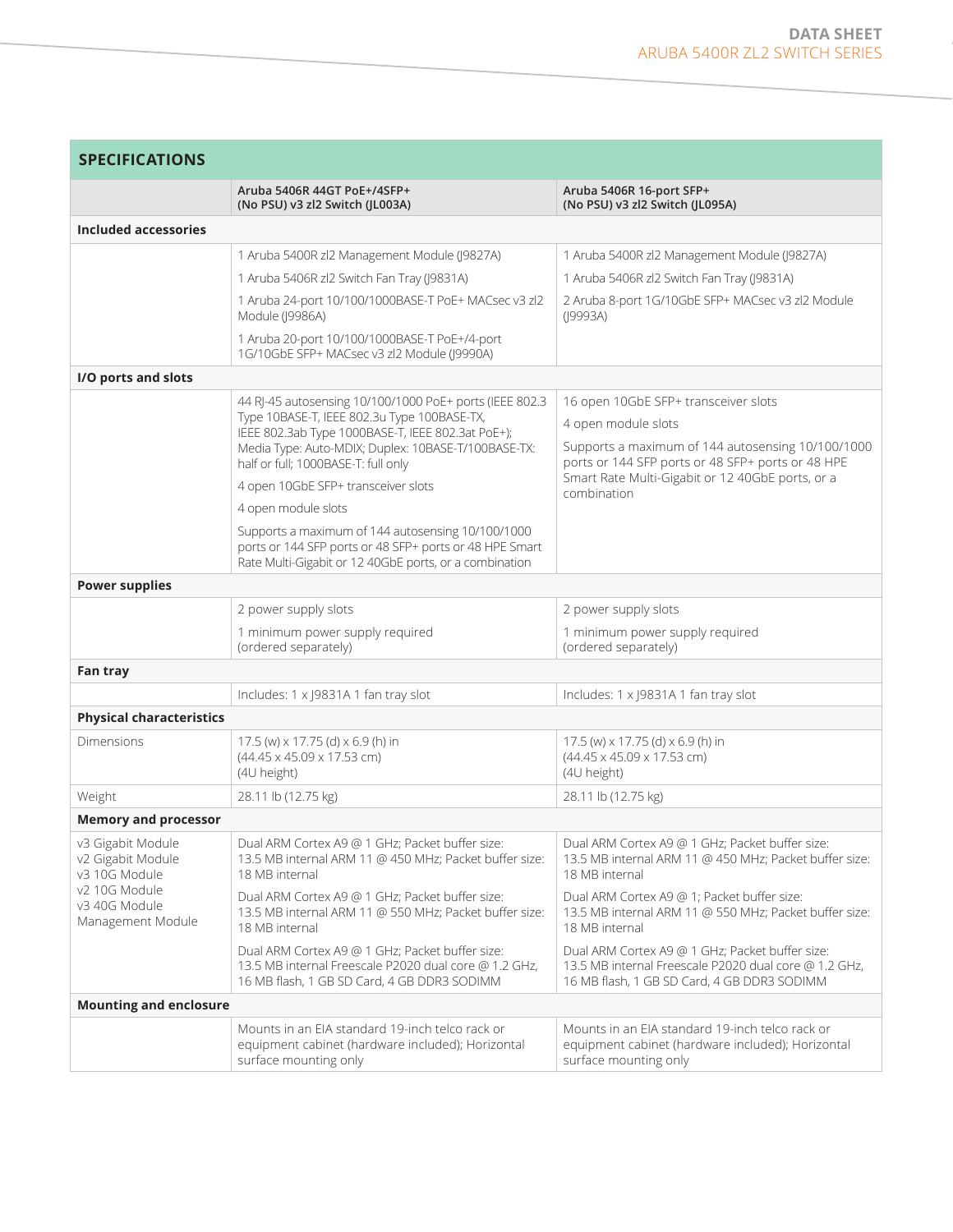| <b>SPECIFICATIONS</b> |
|-----------------------|
|-----------------------|

|                                           | Aruba 5406R 44GT PoE+/4SFP+<br>(No PSU) v3 zl2 Switch (JL003A)                                                                                                                              | Aruba 5406R 16-port SFP+<br>(No PSU) v3 zl2 Switch (JL095A)                                                                                                                                 |  |
|-------------------------------------------|---------------------------------------------------------------------------------------------------------------------------------------------------------------------------------------------|---------------------------------------------------------------------------------------------------------------------------------------------------------------------------------------------|--|
| Performance                               |                                                                                                                                                                                             |                                                                                                                                                                                             |  |
| 1000 Mb Latency                           | $<$ 2.8 µs (FIFO 64-byte packets)                                                                                                                                                           | < 2.8 µs (FIFO 64-byte packets)                                                                                                                                                             |  |
| 10 Gbps Latency                           | < 1.8 µs (FIFO 64-byte packets)                                                                                                                                                             | $<$ 1.8 µs (FIFO 64-byte packets)                                                                                                                                                           |  |
| 40 Gbps Latency                           | < 1.5 µs (FIFO 64-byte packets)                                                                                                                                                             | < 1.5 µs (FIFO 64-byte packets)                                                                                                                                                             |  |
| Throughput                                | up to 571.4 Mpps                                                                                                                                                                            | up to 571.4 Mpps                                                                                                                                                                            |  |
| Routing/Switching capacity                | 960 Gbps                                                                                                                                                                                    | 960 Gbps                                                                                                                                                                                    |  |
| Switch fabric speed                       | 1015 Gbps                                                                                                                                                                                   | 1015 Gbps                                                                                                                                                                                   |  |
| Routing table size                        | 10000 entries (IPv4), 5000 entries (IPv6)                                                                                                                                                   | 10000 entries (IPv4), 5000 entries (IPv6)                                                                                                                                                   |  |
| MAC address table size                    | 64000 entries                                                                                                                                                                               | 64000 entries                                                                                                                                                                               |  |
| <b>Environment</b>                        |                                                                                                                                                                                             |                                                                                                                                                                                             |  |
| Operating temperature                     | 32°F to 113°F (0°C to 45°C); 0°C to 40°C with J8177C<br>transceiver installed, 0°C to 35°C with FIPS Opacity<br>Shield installed                                                            | 32°F to 113°F (0°C to 45°C); 0°C to 40°C with J8177C<br>transceiver installed, 0°C to 35°C with FIPS Opacity<br>Shield installed                                                            |  |
| Operating relative humidity               | 15% to 95% @ 113°F (45°C), noncondensing                                                                                                                                                    | 15% to 95% @ 113°F (45°C), noncondensing                                                                                                                                                    |  |
| Nonoperating/Storage<br>temperature       | -40°F to 158°F (-40°C to 70°C)                                                                                                                                                              | -40°F to 158°F (-40°C to 70°C)                                                                                                                                                              |  |
| Nonoperating/Storage<br>relative humidity | 15% to 95% @ 149°F (65°C), noncondensing                                                                                                                                                    | 15% to 95% @ 149°F (65°C), noncondensing                                                                                                                                                    |  |
| Altitude                                  | up to 10,000 ft (3 km)                                                                                                                                                                      | up to 10,000 ft (3 km)                                                                                                                                                                      |  |
| Acoustic                                  | Power: 44 dB, Pressure: 31.7 dB ISO 7779, ISO 9296                                                                                                                                          | Power: 44 dB, Pressure: 31.7 dB ISO 7779, ISO 9296                                                                                                                                          |  |
| <b>Electrical characteristics</b>         |                                                                                                                                                                                             |                                                                                                                                                                                             |  |
| Frequency                                 | 50/60 Hz                                                                                                                                                                                    | 50/60 Hz                                                                                                                                                                                    |  |
| 80plus.org Certification                  | Gold                                                                                                                                                                                        | Gold                                                                                                                                                                                        |  |
| Description                               | Does not come with power supply. Two open power<br>supply slots are available; three different power<br>supplies are available. See power supply products for<br>additional specifications. | Does not come with power supply. Two open power<br>supply slots are available; three different power<br>supplies are available. See power supply products for<br>additional specifications. |  |
| Maximum heat<br>dissipation               | 2450 BTU/hr (2584.75 kJ/hr), (max. non-PoE);<br>3700 BTU/hr (3903 kJ/hr) (max. using PoE)                                                                                                   | 2450 BTU/hr (2584.75 kJ/hr), (max. non-PoE);<br>3700 BTU/hr (3903 kJ/hr) (max. using PoE)                                                                                                   |  |
| Voltage                                   | 110 - 127/200 - 240 VAC, rated<br>(depending on power supply chosen)                                                                                                                        | 110 - 127/200 - 240 VAC, rated<br>(depending on power supply chosen)                                                                                                                        |  |
| Idle power                                | 215 W                                                                                                                                                                                       | 215 W                                                                                                                                                                                       |  |
| Notes                                     | Idle power is the actual power consumption of the<br>device with no ports connected. Heat dissipation<br>does not include heat dissipated by the PoE-powered<br>devices themselves.         | Idle power is the actual power consumption of the<br>device with no ports connected. Heat dissipation<br>does not include heat dissipated by the PoE-powered<br>devices themselves.         |  |
| Safety                                    |                                                                                                                                                                                             |                                                                                                                                                                                             |  |
|                                           | CSA 22.2 No. 60950; UL 60950; IEC 60950; EN 60950                                                                                                                                           | CSA 22.2 No. 60950; UL 60950; IEC 60950; EN 60950                                                                                                                                           |  |
| <b>Emissions</b>                          |                                                                                                                                                                                             |                                                                                                                                                                                             |  |
|                                           | FCC part 15 Class A; EN 55022/CISPR 22 Class A                                                                                                                                              | FCC part 15 Class A; EN 55022/CISPR 22 Class A                                                                                                                                              |  |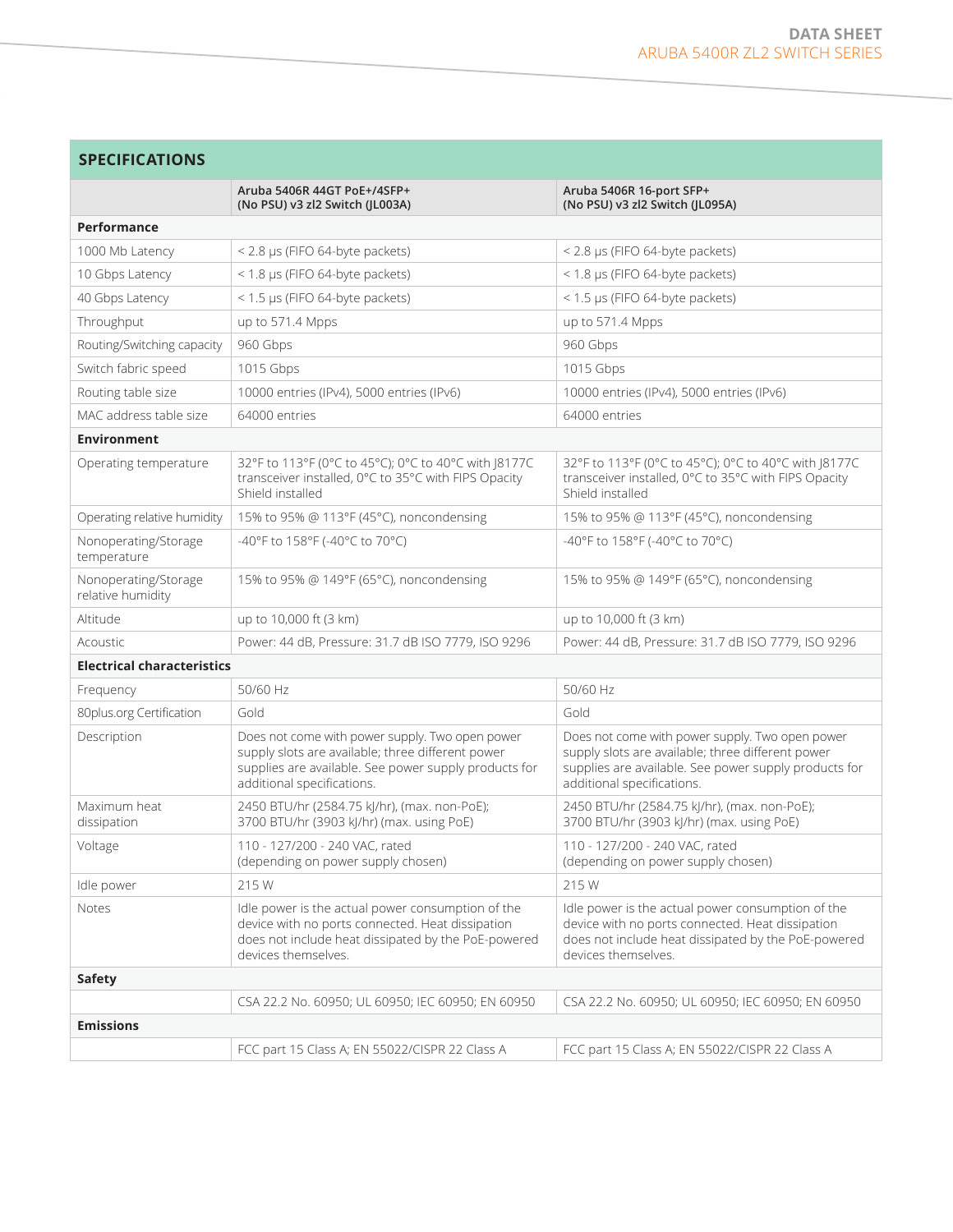# **SPECIFICATIONS**

|                                   | Aruba 5406R 44GT PoE+/4SFP+<br>(No PSU) v3 zl2 Switch (JL003A)                                                                                                                                                                                                                                      | Aruba 5406R 16-port SFP+<br>(No PSU) v3 zl2 Switch (JL095A)                                                                                                                                                                                                                                         |  |
|-----------------------------------|-----------------------------------------------------------------------------------------------------------------------------------------------------------------------------------------------------------------------------------------------------------------------------------------------------|-----------------------------------------------------------------------------------------------------------------------------------------------------------------------------------------------------------------------------------------------------------------------------------------------------|--|
| <b>Immunity</b>                   |                                                                                                                                                                                                                                                                                                     |                                                                                                                                                                                                                                                                                                     |  |
| EN                                | EN 55024, CISPR 24                                                                                                                                                                                                                                                                                  | EN 55024, CISPR 24                                                                                                                                                                                                                                                                                  |  |
| <b>FSD</b>                        | IEC 61000-4-2; 4 kV CD, 8 kV AD; HPE ENV. 765.002                                                                                                                                                                                                                                                   | IEC 61000-4-2; 4 kV CD, 8 kV AD; HPE ENV. 765.002                                                                                                                                                                                                                                                   |  |
| Radiated                          | IEC 61000-4-3: 3 V/m                                                                                                                                                                                                                                                                                | IEC 61000-4-3: 3 V/m                                                                                                                                                                                                                                                                                |  |
| FFT/Burst                         | IEC 61000-4-4; 1.0 kV (power line), 0.5 kV (signal line)                                                                                                                                                                                                                                            | IEC 61000-4-4; 1.0 kV (power line), 0.5 kV (signal line)                                                                                                                                                                                                                                            |  |
| Surge                             | IEC 61000-4-5; 1 kV/2 kV AC, 1kV signal, 0.5 kV DC                                                                                                                                                                                                                                                  | IEC 61000-4-5; 1 kV/2 kV AC, 1kV signal, 0.5 kV DC                                                                                                                                                                                                                                                  |  |
| Conducted                         | IEC 61000-4-6; 3 Vrms                                                                                                                                                                                                                                                                               | IEC 61000-4-6; 3 Vrms                                                                                                                                                                                                                                                                               |  |
| Power frequency<br>magnetic field | IEC 61000-4-8; 1 A/m, 50 or 60 Hz                                                                                                                                                                                                                                                                   | IEC 61000-4-8; 1 A/m, 50 or 60 Hz                                                                                                                                                                                                                                                                   |  |
| Voltage dips and<br>interruptions | IEC 61000-4-11; >95% reduction, 0.5 period;<br>30% reduction, 25 periods                                                                                                                                                                                                                            | IEC 61000-4-11; >95% reduction, 0.5 period;<br>30% reduction, 25 periods                                                                                                                                                                                                                            |  |
| Harmonics                         | EN 61000-3-2, IEC 61000-3-2                                                                                                                                                                                                                                                                         | EN 61000-3-2, IEC 61000-3-2                                                                                                                                                                                                                                                                         |  |
| Flicker                           | EN 61000-3-3, IEC 61000-3-3                                                                                                                                                                                                                                                                         | EN 61000-3-3, IEC 61000-3-3                                                                                                                                                                                                                                                                         |  |
| Management                        |                                                                                                                                                                                                                                                                                                     |                                                                                                                                                                                                                                                                                                     |  |
|                                   | Aruba Central; Aruba AirWave Network Management;<br>IMC-Intelligent Management Center; Command-line<br>interface; Web browser; Configuration menu; REST<br>interface; SNMP manager Telnet; RMON1; FTP;<br>Out-of-band management (Serial RS-232C, Micro<br>USB Serial)                              | Aruba Central; Aruba AirWave Network Management;<br>IMC-Intelligent Management Center; Command-line<br>interface; Web browser; Configuration menu; REST<br>interface; SNMP manager Telnet; RMON1; FTP;<br>Out-of-band management (Serial RS-232C, Micro<br>USB Serial)                              |  |
| <b>Notes</b>                      |                                                                                                                                                                                                                                                                                                     |                                                                                                                                                                                                                                                                                                     |  |
|                                   | Supported 1G SFP transceivers are revision "B" or later<br>(product number ends with the letter "B" or later; For<br>example, J9142B, J8177C).                                                                                                                                                      | Supported 1G SFP transceivers are revision "B" or later<br>(product number ends with the letter "B" or later; For<br>example, J9142B, J8177C).                                                                                                                                                      |  |
| <b>Services</b>                   |                                                                                                                                                                                                                                                                                                     |                                                                                                                                                                                                                                                                                                     |  |
|                                   | Refer to the Hewlett Packard Enterprise website at<br>www.hpe.com/networking/services for details on the<br>service-level descriptions and product numbers. For<br>details about services and response times in your area,<br>please contact your local Hewlett Packard Enterprise<br>sales office. | Refer to the Hewlett Packard Enterprise website at<br>www.hpe.com/networking/services for details on the<br>service-level descriptions and product numbers. For<br>details about services and response times in your area,<br>please contact your local Hewlett Packard Enterprise<br>sales office. |  |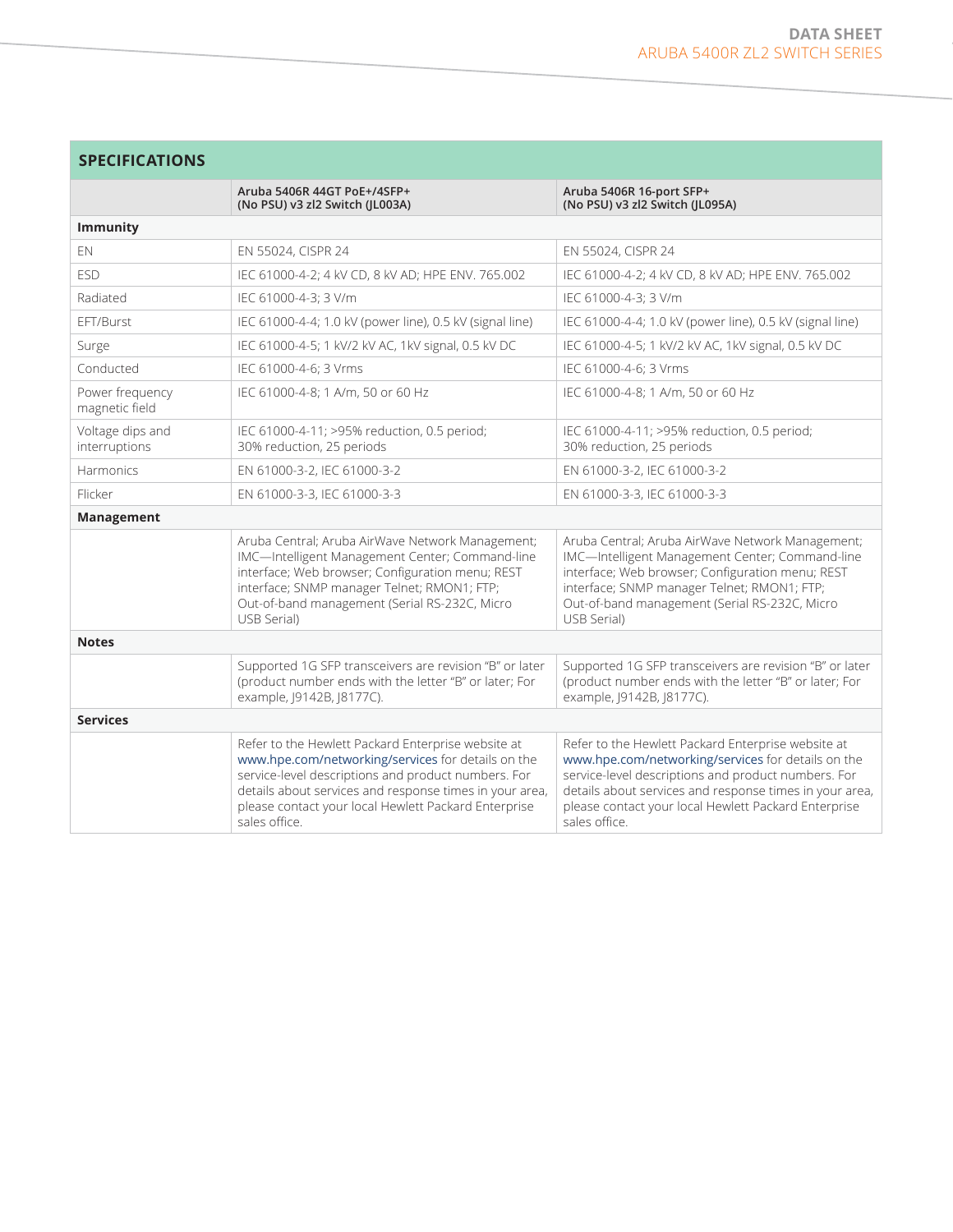# **STANDARDS AND PROTOCOLS (APPLIES TO ALL PRODUCTS IN SERIES)**

#### **BGP**

- RFC 1997 BGP Communities Attribute
- RFC 2918 Route Refresh Capability
- RFC 4271 A Border Gateway Protocol 4 (BGP-4)
- RFC 4456 BGP Route Reflection: An Alternative to Full Mesh Internal BGP (IBGP)
- RFC 5492 Capabilities Advertisement with BGP-4

#### **Device management**

- RFC 1591 DNS (client)
- HTML and telnet management
- RFC 2576 (Coexistence between SNMP V1, V2, V3)
- RFC 2579 (SMIv2 Text Conventions)
- RFC 2580 (SMIv2 Conformance)
- RFC 3416 (SNMP Protocol Operations v2)

# **General protocols**

- IEEE 802.1ad Q-in-Q
- IEEE 802.1AX-2008 Link Aggregation
- IEEE 802.1D MAC Bridges
- IEEE 802.1p Priority
- IEEE 802.1Q VLANs
- IEEE 802.1s Multiple Spanning Trees
- IEEE 802.1v VLAN classification by Protocol and Port
- IEEE 802.1w Rapid Reconfiguration of Spanning Tree
- IEEE 802.3ad Link Aggregation Control Protocol (LACP)
- IEEE 802.3af Power over Ethernet
- IEEE 802.3az Energy Efficient Ethernet
- IEEE 802.3bz 2.5 Gbps and 5 Gbps interfaces
- IEEE 802.3x Flow Control
- RFC 768 UDP
- RFC 783 TFTP Protocol (revision 2)
- RFC 792 ICMP
- RFC 793 TCP
- RFC 826 ARP
- RFC 854 TELNET
- RFC 868 Time Protocol
- RFC 951 BOOTP
- RFC 1058 RIPv1
- RFC 1350 TFTP Protocol (revision 2)
- RFC 1519 CIDR
- RFC 1542 BOOTP Extensions
- RFC 1918 Address Allocation for Private Internet
- RFC 2030 Simple Network Time Protocol (SNTP) v4
- RFC 2131 DHCP
- RFC 2453 RIPv2
- RFC 2548 (MS-RAS-Vendor only)
- RFC 3046 DHCP Relay Agent Information Option
- RFC 3575 IANA Considerations for RADIUS
- RFC 3576 Ext to RADIUS (CoA only)
- RFC 3768 VRRP
- RFC 4675 RADIUS VLAN & Priority UDLD (Uni-directional Link Detection)
- RFC 5880 BFD
- RFC 5905 NTP Client

#### **IP multicast**

- RFC 3376 IGMPv3
- RFC 3973 PIM Dense Mode
- RFC 4601 PIM Sparse Mode

#### **IPv6**

- RFC 1981 IPv6 Path MTU Discovery
- RFC 2375 IPv6 Multicast Address
- RFC 2080 RIPng for IPv6
- RFC 2081 RIPng Protocol Applicability
- RFC 2082 RIP-2 MD5 Assignments
- RFC 2460 IPv6 Specification
- RFC 2464 Transmission of IPv6 over Ethernet Networks
- RFC 2710 Multicast Listener Discovery (MLD) for IPv6
- RFC 2925 Definitions of Managed Objects for Remote Ping, Traceroute, and Lookup Operations (Ping only)
- RFC 3019 MLDv1 MIB
- RFC 3315 DHCPv6 (client and relay)
- RFC 3484 Default Address Selection for IPv6
- RFC 3587 IPv6 Global Unicast Address Format
- RFC 3596 DNS Extension for IPv6
- RFC 3810 MLDv2 for IPv6
- RFC 4022 MIB for TCP
- RFC 4087 IP Tunnel MIB
- RFC 4113 MIB for UDP
- RFC 4213 Basic Transition Mechanisms for IPv6 Hosts and Routers
- RFC 4251 SSHv6 Architecture
- RFC 4252 SSHv6 Authentication
- RFC 4253 SSHv6 Transport Layer
- RFC 4254 SSHv6 Connection
- RFC 4291 IP Version 6 Addressing Architecture
- RFC 4293 MIB for IP
- RFC 4294 IPv6 Node Requirements
- RFC 4419 Key Exchange for SSH
- RFC 4443 ICMPv6
- RFC 4541 IGMP & MLD Snooping Switch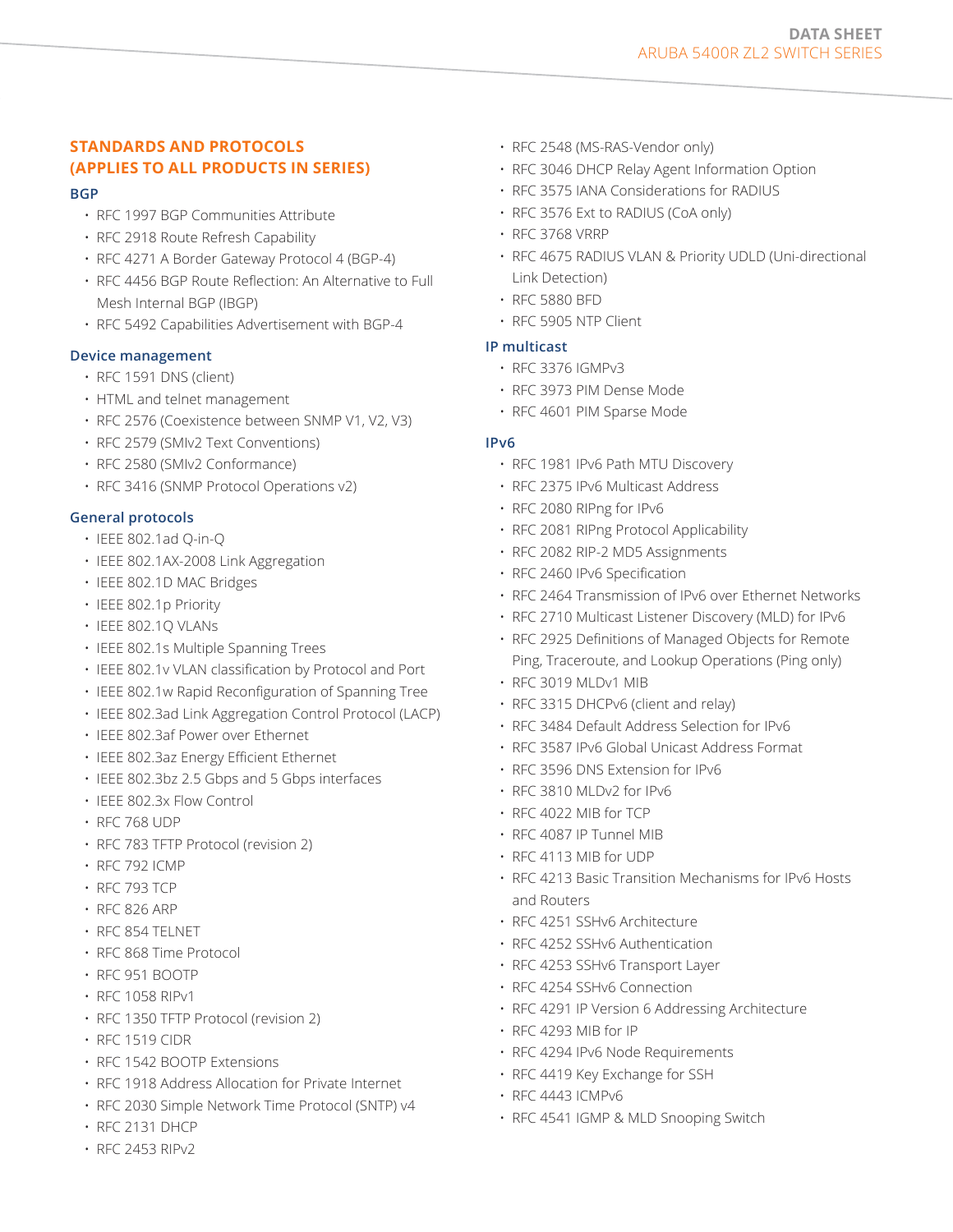- RFC 4861 IPv6 Neighbor Discovery
- RFC 4862 IPv6 Stateless Address Auto-configuration
- RFC 5095 Deprecation of Type 0 Routing Headers in IPv6
- RFC 5340 OSPFv3 for IPv6
- RFC 5453 Reserved IPv6 Interface Identifiers
- RFC 5519 Multicast Group Membership Discovery MIB (MLDv2 only)
- RFC 5722 Handling of Overlapping IPv6 Fragments
- RFC 6620 FCFS SAVI
- draft-ietf-savi-mix

# **MIBs**

- IEEE 802.1ap (MSTP and STP MIB's only)
- IEEE 8021-Bridge-MIB (2008)
- IEEE 8021-Q-Bridge-MIB (2008)
- RFC 1155 Structure & ID of Mgmt Info for TCP/IP Internets
- RFC 1213 MIB II
- RFC 1493 Bridge MIB
- RFC 1724 RIPv2 MIB
- RFC 1850 OSPFv2 MIB
- RFC 2021 RMONv2 MIB
- RFC 2096 IP Forwarding Table MIB
- RFC 2578 Structure of Management Information Version 2 (SMIv2)
- RFC 2613 SMON MIB
- RFC 2618 RADIUS Client MIB
- RFC 2620 RADIUS Accounting MIB
- RFC 2665 Ethernet-Like-MIB
- RFC 2668 802.3 MAU MIB
- RFC 2674 802.1p and IEEE 802.1Q Bridge MIB
- RFC 2737 Entity MIB (Version 2)
- RFC 2787 VRRP MIB
- RFC 2863 The Interfaces Group MIB
- RFC 2925 Ping MIB
- RFC 2932 IP (Multicast Routing MIB)
- RFC 2933 IGMP MIB
- RFC 4292 IP Forwarding Table MIB
- RFC 4836 Managed Objects for 802.3 Medium Attachment Units (MAU
- RFC 7331 BFD MIB

# **Network management**

- IEEE 802.1AB Link Layer Discovery Protocol (LLDP)
- RFC 2819 Four groups of RMON: 1 (statistics), 2 (history), 3 (alarm) and 9 (events)
- RFC 3176 sFlow
- RFC 3411 SNMP Management Frameworks
- RFC 3412 Message Processing and Dispatching for the Simple Network Management Protocol (SNMP)
- RFC 3413 Simple Network Management Protocol (SNMP) Applications
- RFC 3414 User-based Security Model (USM) for version 3 of the Simple Network Management Protocol (SNMPv3)
- RFC 3415 View-based Access Control Model (VACM) for the Simple Network Management Protocol (SNMP)
- RFC 3418 Management Information Base (MIB) for the Simple Network Management Protocol (SNMP)
- RFC 5424 Syslog Protocol
- ANSI/TIA-1057 LLDP Media Endpoint
- Discovery (LLDP-MED)
- SNMPv1/v2c/v3 XRMON
- XRMON

# **OSPF**

- RFC 2328 OSPFv2
- RFC 3101 OSPF NSSA
- RFC 5340 OSPFv3 for IPv6

# **QoS/CoS**

- RFC 2474 DiffServ Precedence, including 8 queues/port
- RFC 2475 DiffServ Architecture
- RFC 2597 DiffServ Assured Forwarding (AF)
- RFC 2598 DiffServ Expedited Forwarding (EF)

# **Security**

- IEEE 802.1AE MAC Security Standard (MACSec)
- IEEE 802.1X Port Based Network Access Control
- RFC 1492 TACACS+
- RFC 1321 The MD5 Message-Digest Algorithm
- RFC 2698 A Two Rate Three Color Marker
- RFC 2818 HTTP Over TLS
- RFC 2865 RADIUS (client only)
- RFC 2866 RADIUS Accounting
- RFC 3579 RADIUS Support For Extensible Authentication Protocol (EAP)
- Secure Sockets Layer (SSL)
- SSHv2 Secure Shell
- RFC 7030 Enrollment over Secure Transport
- RFC 6614 Transport Layer Security (TLS) Encryption over Radius (RadSec)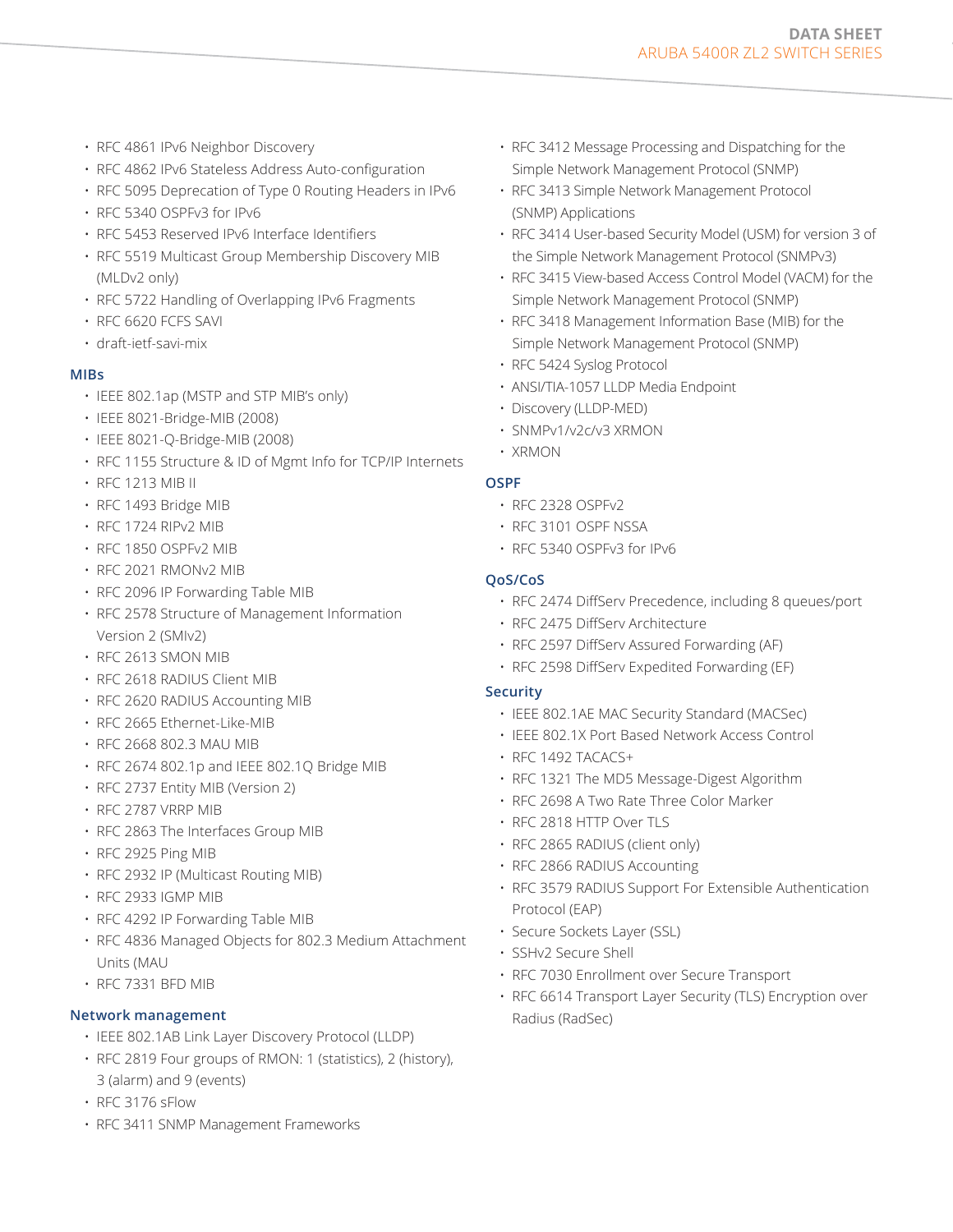# **ARUBA 5400R zl2 SWITCHES AND ACCESSORIES**

# **Switch Models**

- Aruba 5412R 92GT PoE+/4SFP+ (No PSU) v3 zl2 Switch (JL001A)
- Aruba 5406R 8-port 1/2.5/5/10GBASE-T PoE+/8-port SFP+ (No PSU) v3 zl2 Switch (JL002A)
- Aruba 5406R 44GT PoE+/4SFP+ (No PSU) v3 zl2 Switch (JL003A)
- Aruba 5406R 16-port SFP+ (No PSU) v3 zl2 Switch (JL095A)

# **v2 Modules**

- HPE 8-port 10GBASE-T v2 zl Module (J9546A)
- HPE 8-port 10GbE SFP+ v2 zl Module (J9538A)
- HPE 12-port Gig-T PoE+/12-port SFP v2 zl Module (J9637A)
- HPE 20-port Gig-T/4-port SFP v2 zl Module (J9549A)
- HPE 20-port Gig-T/2-port 10GbE SFP+ v2 zl Module (J9548A)
- HPE 20-port Gig-T PoE+/2-port 10GbE SFP+ v2 zl Module (J9536A)
- HPE 20-port Gig-T PoE+/4-port SFP v2 zl Module (J9535A)
- HPE 24-port 10/100 PoE+ v2 zl Module (J9547A)
- HPE 24-port Gig-T v2 zl Module (J9550A)
- HPE 24-port Gig-T PoE+ v2 zl Module (J9534A)
- HPE 24-port SFP v2 zl Module (J9537A)
- HPE Advanced Services v2 zl Module with HDD (J9857A)
- HPE Advanced Services v2 zl Module with SSD (J9858A)

# **v3 Modules**

- Aruba 8-port 1/2.5/5/10GBASE-T PoE+ MACsec v3 zl2 Module (J9995A)
- Aruba 8-port 1G/10GbE SFP+ MACsec v3 zl2 Module (J9993A)
- Aruba 12-port 10/100/1000BASE-T PoE+/12-port 1GbE SFP MACsec v3 zl2 Module (J9989A)
- Aruba 20-port 10/100/1000BASE-T PoE+/4-port 1G/10GbE SFP+ MACsec v3 zl2 Module (J9990A)
- Aruba 20-port 10/100/1000BASE-T PoE+/4p 1/2.5/5/10GBASE-T PoE+ MACsec v3 zl2 Module (J9991A)
- Aruba 20-port 10/100/1000BASE-T PoE+ MACsec/1-port 40GbE QSFP+ v3 zl2 Module (J9992A)
- Aruba 24-port 10/100/1000BASE-T MACsec v3 zl2 Module (J9987A)
- Aruba 24-port 10/100/1000BASE-T PoE+ MACsec v3 zl2 Module (J9986A)
- Aruba 24-port 1GbE SFP MACsec v3 zl2 Module (J9988A)
- Aruba 2-port 40GbE QSFP+ v3 zl2 Module (J9996A)
- Aruba 5400R zl2 Management Module (J9827A)

# **Management Module**

• Aruba 5400R zl2 Management Module (J9827A)

# **Transceivers**

- Aruba 100M SFP LC FX 2km MMF XCVR (J9054D)
- Aruba 1G SFP RJ45 T 100m Cat5e XCVR (J8177D)
- Aruba 1G SFP LC SX 500m MMF XCVR (J4858D)
- Aruba 1G SFP LC LX 10km SMF XCVR (J4859D)
- Aruba 1G SFP LC LH 70km SMF XCVR (J4860D)
- Aruba 10G SFP+ LC SR 300m MMF XCVR (J9150D)
- Aruba 10G SFP+ LC LR 10km SMF XCVR (J9151D)
- Aruba 10G SFP+ LC LRM 220m MMF XCVR (J9152D)
- Aruba 10G SFP+ LC ER 40km SMF XCVR (J9153D)
- Aruba 10G SFP+ to SFP+ 1m DAC Cable (J9281D)
- Aruba 10G SFP+ to SFP+ 3m DAC Cable (J9283D)
- Aruba 10G SFP+ to SFP+ 7m DAC Cable (J9285D)
- Aruba 40G QSFP+ LC BiDi 150m MMF XCVR (JL308A)
- HPE X142 40G QSFP+ MPO SR4 Transceiver (JH231A)
- HPE X142 40G QSFP+ LC LR4 SM Transceiver (JH232A)
- HPE X142 40G QSFP+ MPO eSR4 300M XCVR (JH233A)
- HPE X242 40G QSFP+ to QSFP+ 1m DAC Cable (JH234A)
- HPE X242 40G QSFP+ to QSFP+ 3m DAC Cable (JH235A)
- HPE X242 40G QSFP+ to QSFP+ 5m DAC Cable (JH236A)

# **Cables**

- Aruba X2C2 RJ45 to DB9 Console Cable (JL448A)
- HPE 0.5 m Multimode OM3 LC/LC Optical Cable (AJ833A)
- HPE 1 m Multimode OM3 LC/LC Optical Cable (AJ834A)
- HPE 2 m Multimode OM3 LC/LC Optical Cable (AJ835A)
- HPE 5 m Multimode OM3 LC/LC Optical Cable (AJ836A)
- HPE 15 m Multimode OM3 LC/LC Optical Cable (AJ837A)
- HPE 30 m Multimode OM3 LC/LC Optical Cable (AJ838A)
- HPE 50 m Multimode OM3 LC/LC Optical Cable (AJ839A)
- HPE Premier Flex LC/LC Multi-mode OM4 2 fiber 1m Cable (QK732A)
- HPE Premier Flex LC/LC Multi-mode OM4 2 fiber 2m Cable (QK733A)
- HPE Premier Flex LC/LC Multi-mode OM4 2 fiber 5m Cable (QK734A)
- HPE Premier Flex LC/LC Multi-mode OM4 2 fiber 15m Cable (QK735A)
- HPE Premier Flex LC/LC Multi-mode OM4 2 fiber 30m Cable (QK736A)
- HPE Premier Flex LC/LC Multi-mode OM4 2 fiber 50m Cable (QK737A)